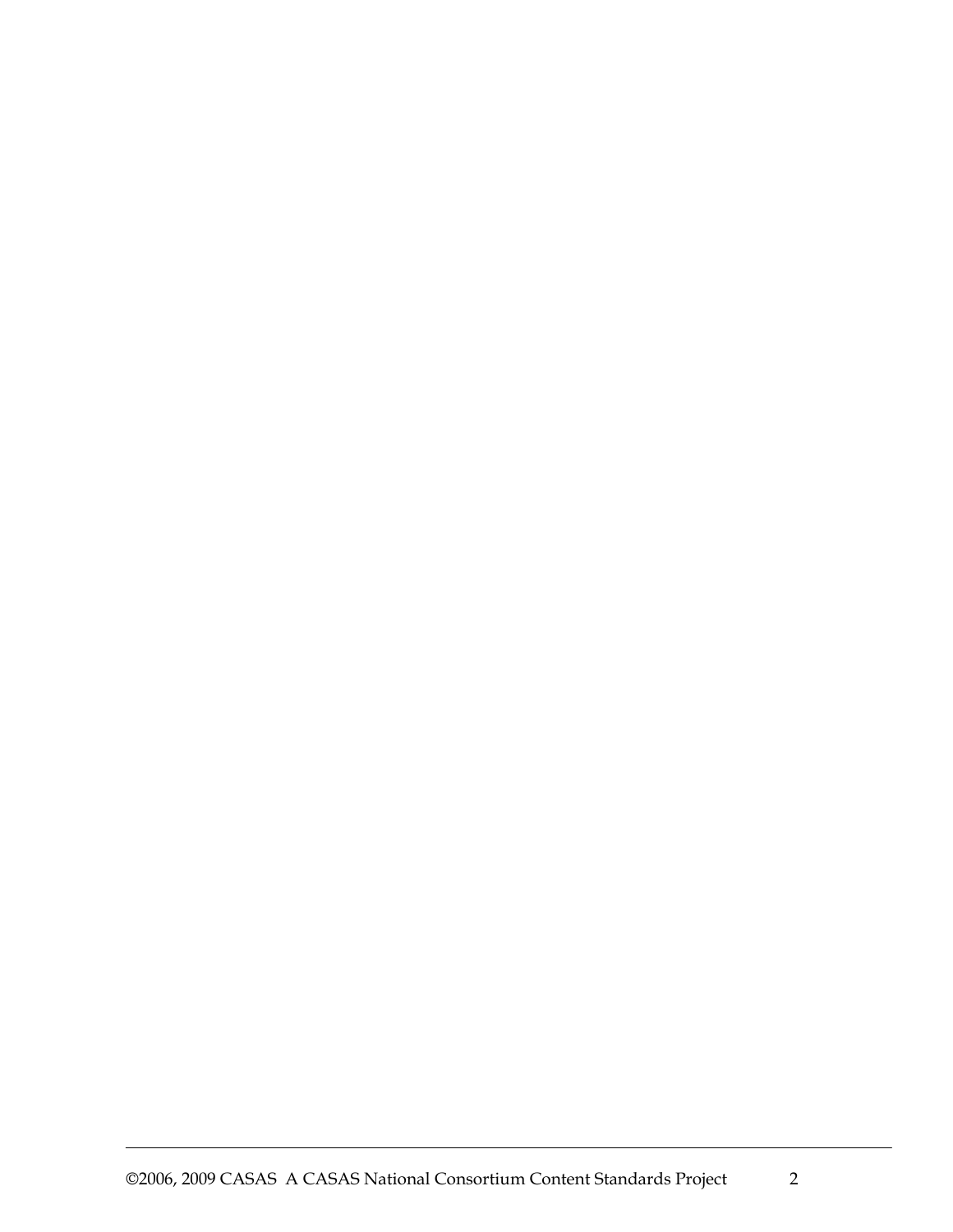# **Part I: Aligning CASAS Competencies and Assessments to Basic Skills Content Standards**

#### **Background of the CASAS System**

Since its inception, CASAS - Comprehensive Adult Student Assessment Systems, has focused on teaching and assessing basic skills in contexts to which adults can easily relate. Adult learners by nature are pragmatic; they want their learning to be relevant and need to apply what they learn in the contexts of work, family and community life. Because of this, CASAS, in its 28-year history, has developed and continues to refine a highly formalized hierarchy of competencies, the application of basic skills that adults need to be fully functional and productive members of society. This ongoing refinement process is coordinated through the CASAS National Consortium of States to ensure that the system is responsive to a broad and diverse range of adult learners.

The functional contexts of CASAS test items include applied reading, math, and listening in a variety of adult life and work situations. CASAS multiple-choice tests measure basic skills in a functional context for adults and youth and are constructed from item banks of more than 5,000 test items. Each test item has an established difficulty level based on extensive fieldtesting and analysis. The psychometric methodology used to establish this difficulty level comes from the Rasch model of Item Response Theory (IRT). By this methodology, each test item is assigned a difficulty level on a common scale. Tests constructed from the item banks have been field-tested with adult basic education (ABE) and English as a Second Language (ESL) learners, as well as youth and adult high school learners in adult secondary education (ASE). Tests are available at various levels from special education for developmentally disabled adults (Levels 2A-5A) and advancing to adult basic education (Levels A, B, C) through high school completion (Levels D and E). For more descriptive background and psychometric information about CASAS the reader is referred to the CASAS Technical Manuals (Fourth edition, 2008).

The CASAS Competencies form the basis of the CASAS integrated assessment and curriculum management system. They identify more than 360 essential skills that youth and adults need to be successful members of families, communities, and the workforce. These critical competencies provide instructional objectives for curriculum, direct links to test content for monitoring student learning, criteria for program evaluation, and a referencing system for instructional materials. Based on field research – which began in 1980 – and recommendations from education providers, learners, business and industry representatives, and community-based agencies, the competencies have been regularly updated and validated at state and national levels.

CASAS, together with the CASAS National Consortium completed a yearlong competency revalidation process in 2008. The complete updated competencies document, *CASAS Competencies ̶ Essential Life and Work Skills for Youth and Adults 2008,* is available at www.casas.org. The changes update the life and work skills needed by youth and adults in today's society and reflect the increased role of technology in the 21<sup>st</sup> century. Competency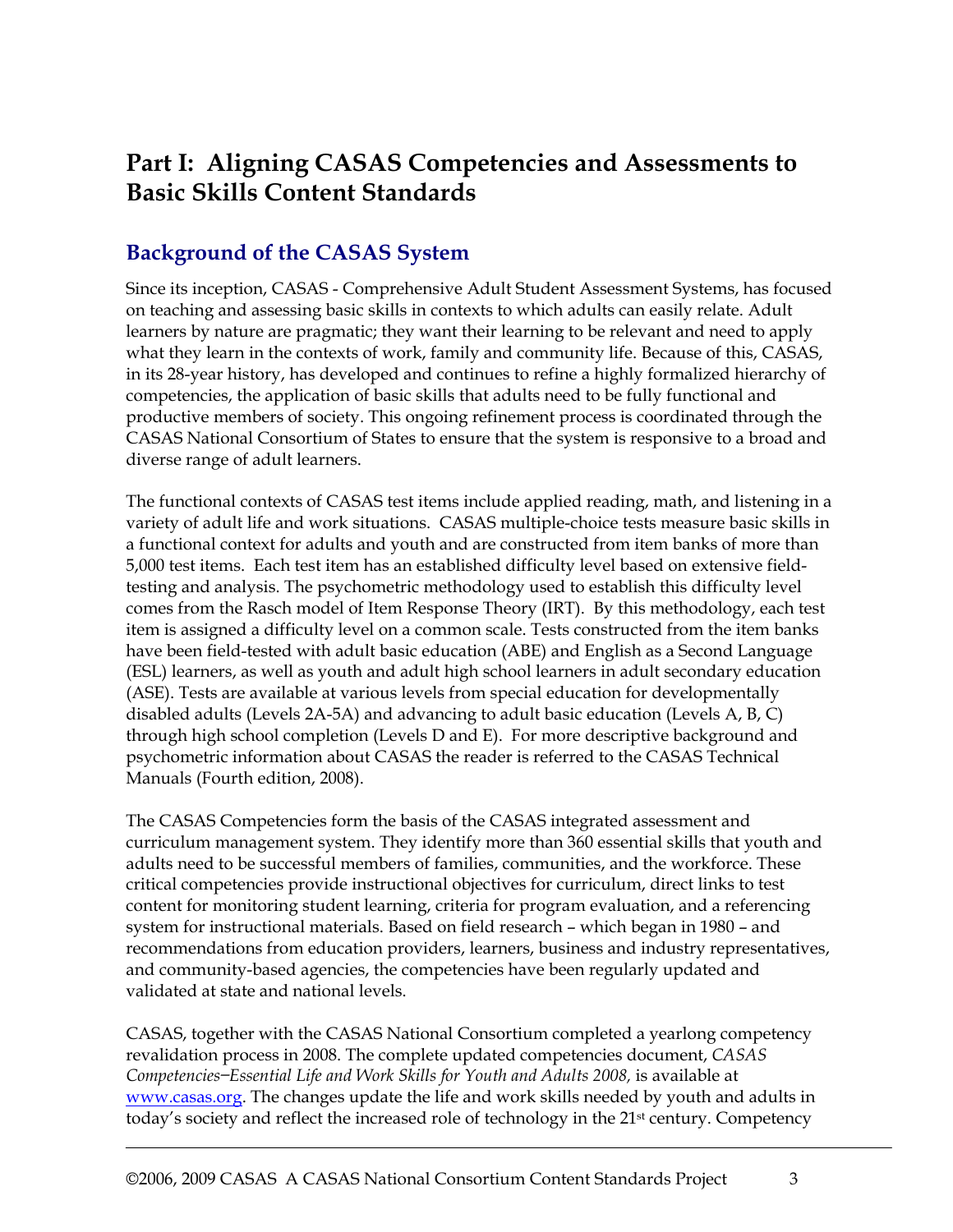areas that have been expanded or added include: education, health and medical information, financial literacy, media literacy, and technology.

In 1984, CASAS was validated by the U.S. Department of Education, National Diffusion Network, as an exemplary program in the area of adult literacy and was approved for national dissemination. In 1993, the Program Effectiveness Panel (PEP), the primary mechanism of the U.S. Department of Education for evaluating the effectiveness of educational programs, upheld three claims related to three key elements of CASAS implementation. Specifically, learners within educational programs implementing CASAS (compared to learners in programs not adopting the CASAS key elements):

- Demonstrate significant learning gains
- Demonstrate increased hours of participation
- Achieve increased goal attainment

In addition, detailed evidence relating to the validation of identified CASAS competencies is documented from several national studies conducted in California, Iowa, Connecticut, Oregon, and Indiana and demonstrate strong, direct links between CASAS competencies and learner needs as identified by adult learners, teachers, and individuals from business and industry.

CASAS-trained instructors identify the basic skills that are embedded in each CASAS competency and teach those basic skills in contexts that are relevant and critical to the lives of their adult learners. Contexts include generic life, employability and workplace skills, as well as skills needed by individuals to function effectively in the community and as citizens. CASAS assessments measure the *application* of basic skills in the contexts previously discussed while they focus on reading, math, writing, as well as listening and speaking (for limited English proficient learners). These assessments measure the application of those basic skills in contexts that are familiar to adult learners. The comprehensive list of CASAS competencies, the instructional emphasis on teaching these competencies, and the alignment of assessments that measure mastery at the appropriate instructional level work together to create an integrated system for an effective adult basic skills learning continuum.

CASAS has developed seven assessment series—which include 180 standardized assessment instruments—customized to measure specific competencies. Adult education programs can use CASAS assessments to place learners into programs, diagnose learners' instructional needs, monitor progress, and certify mastery of functional basic skills. These instruments can measure functional reading, math, listening, speaking and writing skills in everyday adult life and work contexts. CASAS has validated its assessment instruments with both native and non-native speakers of English.

CASAS test items are based on the application of basic skills in realistic everyday life or workplace contexts. For example, in assessing competency 4.3.2 — *Interpret safe work procedures, safety manuals… —* a test item might involve reading a memo on safe work practices for childcare workers, following steps for safely operating a gas furnace, or identifying safety equipment used in a machine shop. It is important to note that items measuring the same competency can be targeted to one or more instructional levels as illustrated below.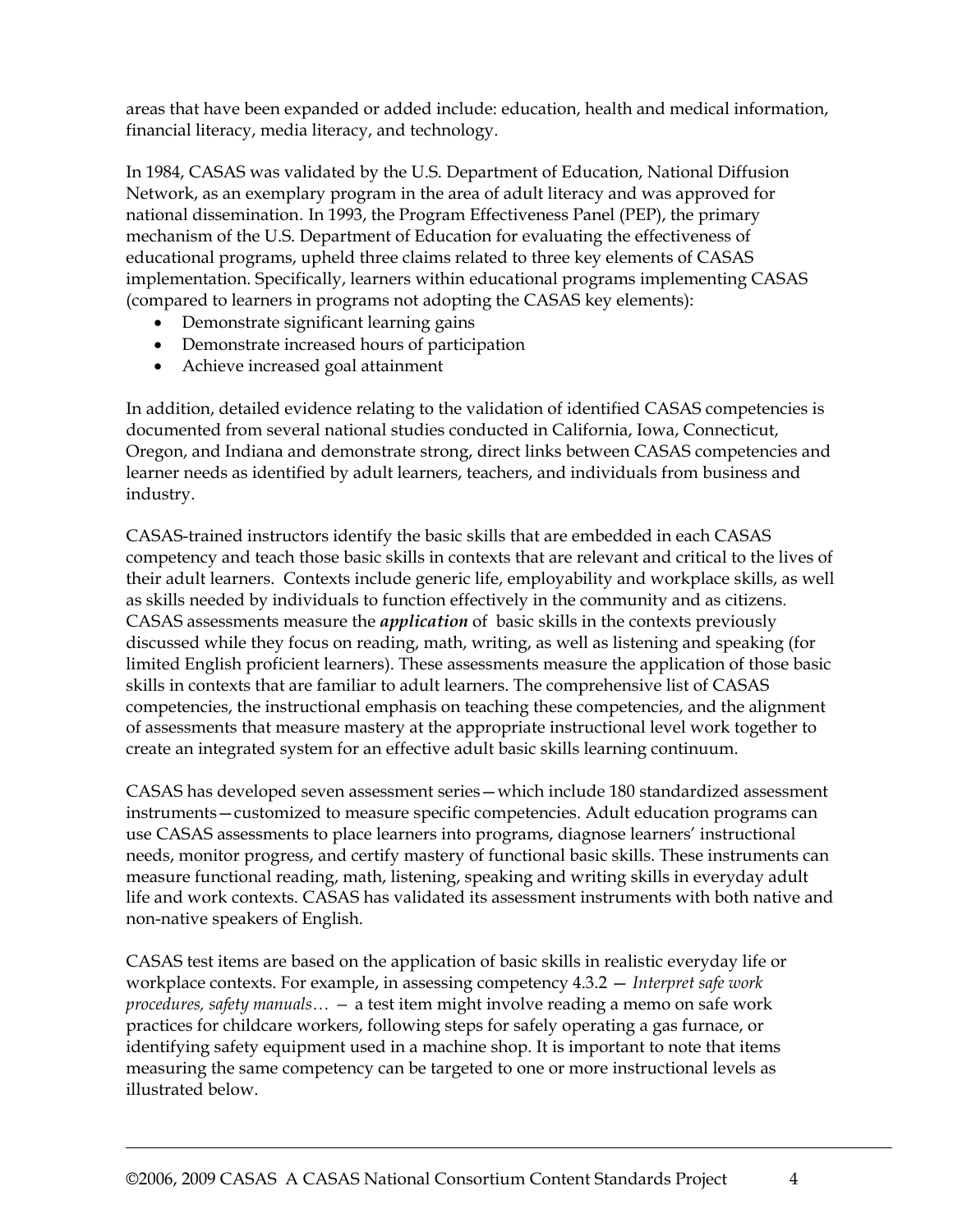

Figure 1 Sample CASAS Reading test items at three levels as measured in CASAS Competency 2.1.7 Take, interpret, and leave telephone messages

CASAS test items can also be presented in a variety of *task types*:

- Forms
- Charts, maps, consumer billings, matrices, graphs or tables
- Articles, paragraphs, sentences, directions, manuals
- Signs, price tags, advertisements or product labels
- Measurement scales or diagrams

## **Impetus for Developing Content Standards**

As in the *No Child Left Behind Act (NCLBA) of 2001,* the impending reauthorization of the *Workforce Investment Act (WIA)* stresses the importance of states developing or adapting a content standards continuum to guide the teaching and learning process from adult basic education and English-as-a-second-language through high school completion and beyond. *A Blueprint for Preparing America's Future: The Adult Basic Literacy Education Act of 2003 (United States Department of Education, 2003)* asserts that "Unlike in elementary and secondary education few states have systems of content standards and student assessments for adult basic and literacy education." Limited human and fiscal resources have contributed significantly to this reality. State Boards of Education have been grappling with developing content standards for the K-12 system, a requirement under NCLBA, and have had little time to devote to overseeing the development of standards for adult learners as well. Since the late 80s, CASAS and California have been in the forefront in terms of developing content standards for adult learners. Draft standards have been developed in English-as-a-second language, adult basic education, and adult secondary education. The California draft standards served as a major source—along with additional standards from a variety of other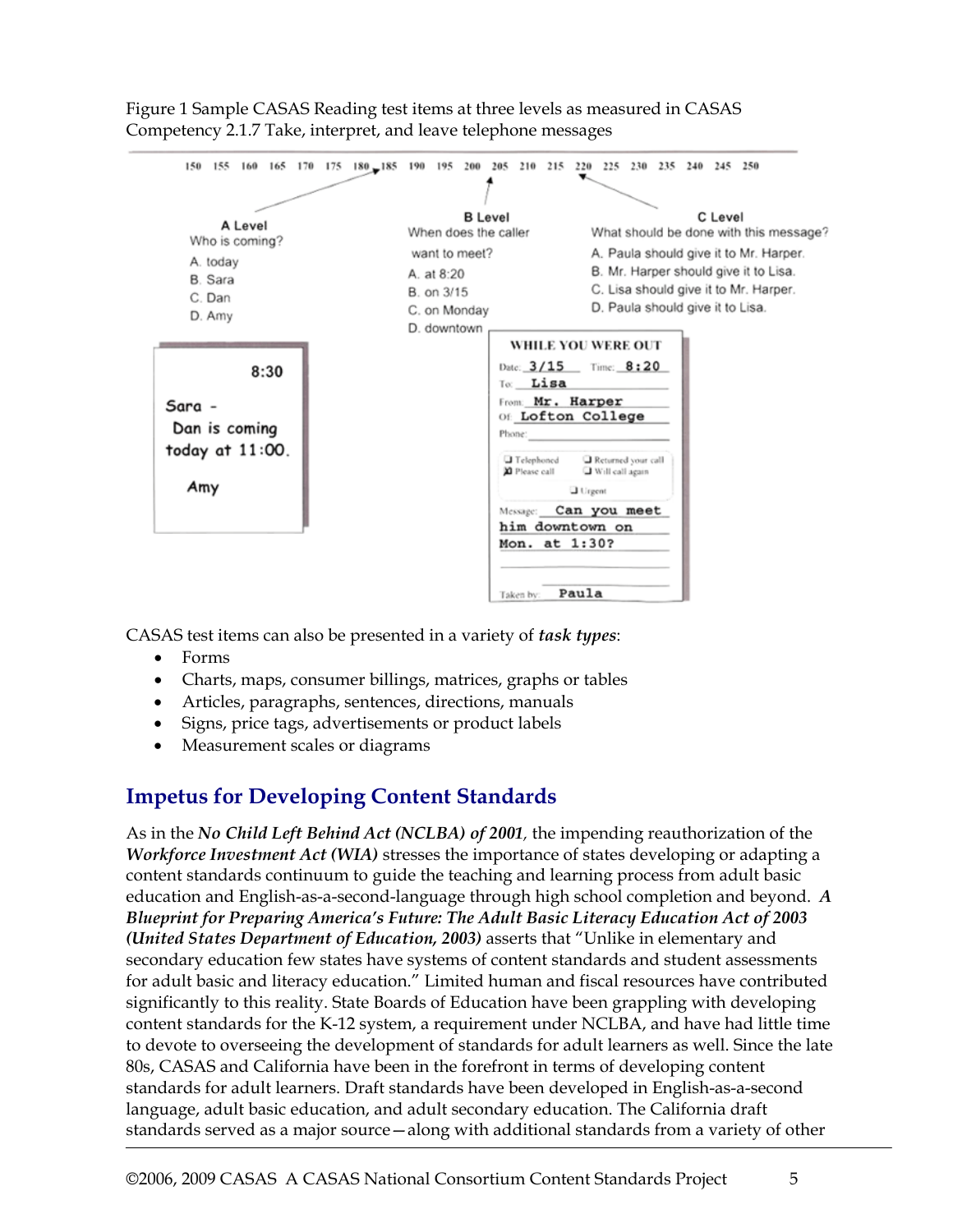sources—for this project. The California adult secondary content standards have been aligned to California K-12 standards to ensure that its adult learners mastered the same content requirements. These sets of standards are intended to serve as a content standards framework for the National CASAS Consortium member states. CASAS Consortium members may then adapt these standards to meet the unique requirements in their respective states.

#### **The Importance of Standards-Based Education**

The *Blueprint* defines content standards as clear benchmarks of what learners should know and be able to do at specific points as they move through the educational spectrum. Not only does the *Blueprint* prescribe the development of content standards for adults, but it also stresses that states should have assessments that are aligned to those content standards to provide "valid and reliable measures" of the degree to which learners have mastered the skills and knowledge of content standards. The alignment of adult education content standards and assessments is also important to ensure that adults are academically prepared for continuing into post-secondary education and training, as well as employment. The CASAS/GED Correlation Study (2003), a three-year multi-state effort, provided solid evidence that performance on CASAS assessments can be used to predict successful completion of the GED test.

Increasingly, states are issuing formal basic skill "statements of achievement" that document adult learner mastery at prescribed levels of achievement. These "statements of achievement" are especially useful to verify and acknowledge skill level gains for learners lacking a secondary school completion credential. Learners can use these "statements of achievement" as evidence—often for employers—of what skills they have mastered in adult education. Having a formalized hierarchy of content standards clearly strengthens and provides greater delineation as to what basic skills adult learners have mastered upon "statements of achievement" of an educational level.

It is vital that state content standards be aligned with the skills standards workers need to succeed and advance in their careers. State content standards should be developed in concert with national skills standards efforts such as the Manufacturing Skill Standards Council (MSSC), a partnership of industry (employers, labor unions, employee and employer organizations) and educators and public interest groups who have developed skills standards that have been validated across all manufacturing sectors. CASAS has been actively involved with ensuring that its competencies are aligned with MSSC and other national standards efforts.

CASAS has a considerable history in standards development. In the late 80s and early 90s, the Adult High School Assessment Committee of the CASAS California Consortium developed Adult Secondary Level Standards and standardized assessment based on approved High School Standards for in-school youth. Adult secondary programs developed an alignment between adult high school completion program standards and high school standards for in-school youth. Content-specific tests were developed to ensure that adult learners were able to demonstrate learning comparable to that of in-school youth. These tests are now being aligned to meet current rigorous academic standards. In the early 1990s, the CASAS California Consortium participated in the development of the state Adult ESL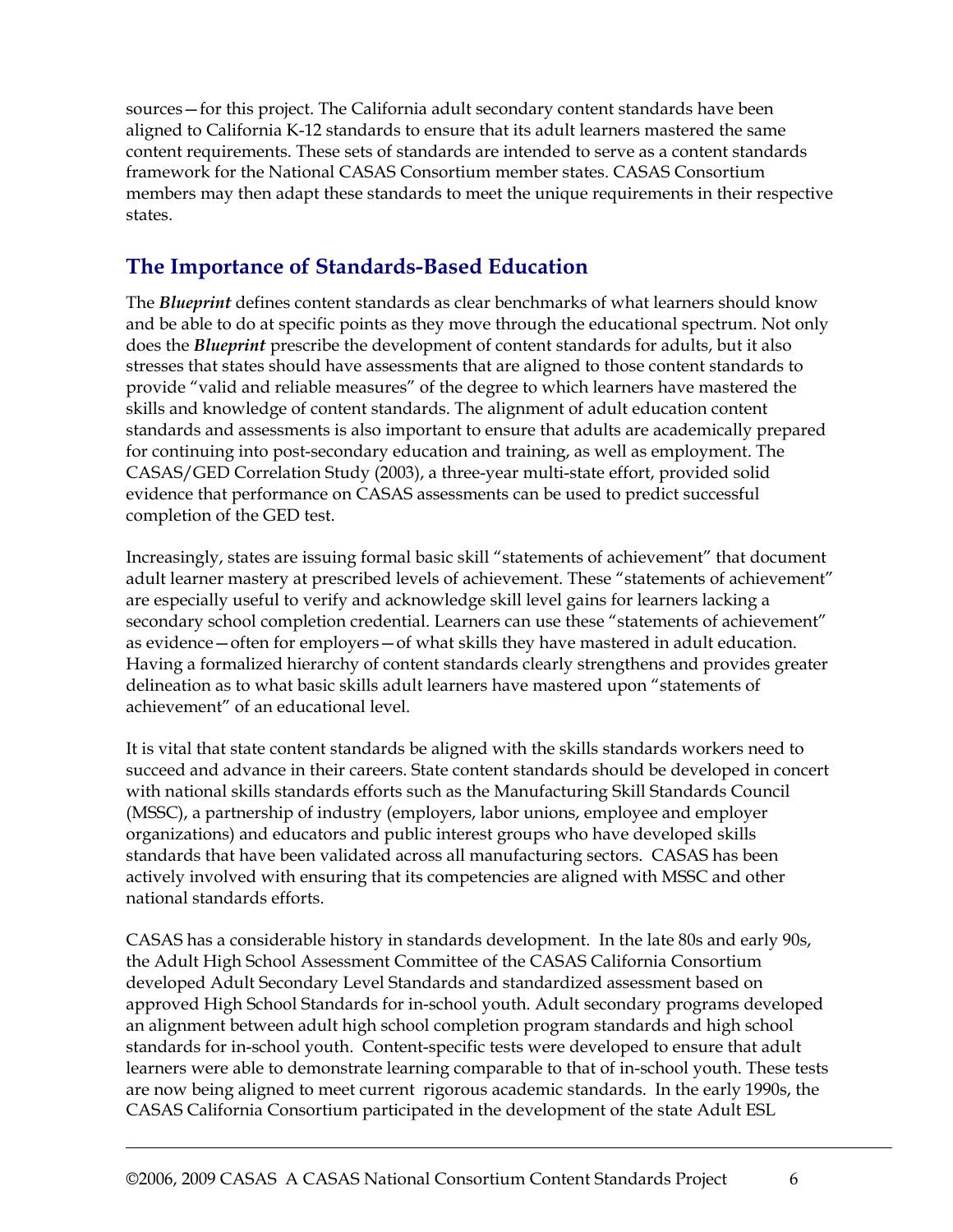standards. Additionally, CASAS has completed crosswalks between CASAS competencies and other national systems, including the SCANS and O'NET competencies and the National External Diploma Program (NEDP).

The CASAS Content Standards Project, while coordinated overall by CASAS staff, has relied on the invaluable services of the CASAS National Consortium Content Standards Technical Work Group (TWG). The TWG is comprised of three subgroups based on areas of expertise:

- ESL Reading/Listening
- ABE/ASE Reading/Language Arts
- ABE/ASE Mathematics

Each subgroup reviewed the relevant content standards lists, evaluated them for appropriateness and comprehensiveness in addition to other criteria. Each subgroup suggested additional content standards from a variety of sources for possible inclusion. CASAS is indebted to these individuals for their efforts on the CASAS National Consortium's behalf.

# **The CASAS Basic Skills Content Standards Categories**

Section II presents two content standards tables: The CASAS Reading Content Standards by Instructional Level table is followed by the CASAS Listening Content Standards by Instructional Level table.

Nine categories for Reading Content Standards include:

- R1 Beginning Literacy/Phonics
- R2 Vocabulary
- R3 General Reading Comprehension
- R4 Text in Format
- R5 Reference Materials
- R6 Reading Strategies
- R7 Reading and Thinking Skills
- R8 Academic-Oriented Skills
- R9 Literary Analysis

Similarly, six categories for Listening Content Standards include:

- L1 Phonology
- L2 Vocabulary
- L3 Grammar
- L4 General Discourse
- L5 Informational Discourse
- L6 Strategies and Critical Thinking

Content standards for reading and listening are provided in greater specificity under the relevant reading or listening category. This hierarchical system was developed to assist instructors to locate information more quickly. It should be noted that the CASAS content standards development in Part II are in different stages of completion: the Reading Content Standards are in final form as are the Listening Content Standards. The Math Content Standards (v2)are posted at www.casas.org. CASAS envisions that content standards will continue to evolve and be refined, so it is anticipated that minor changes will continue to be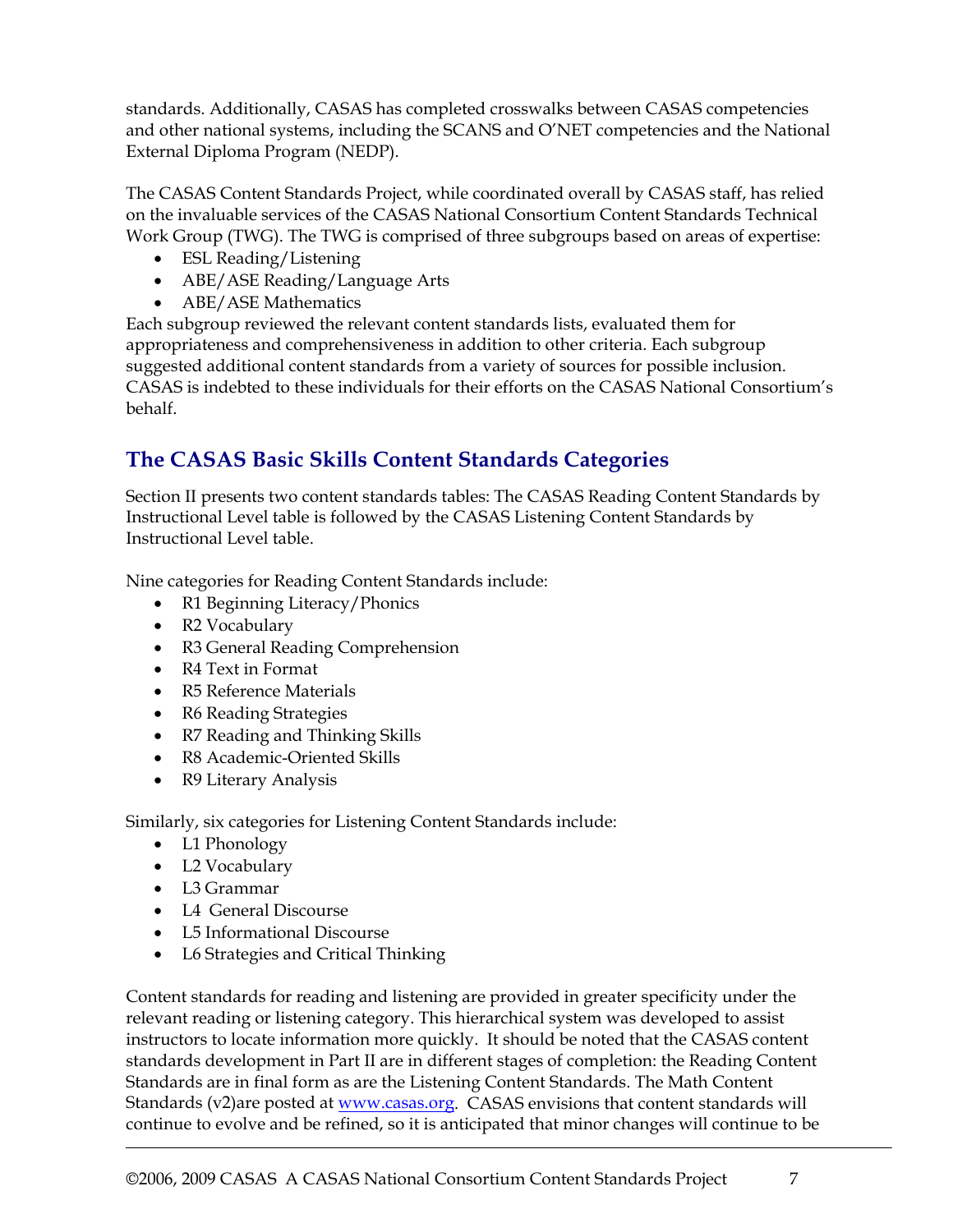made in the future.

#### **Relationship of CASAS Content Standards to the National Reporting System (NRS)**

The tables below show the relationship between the NRS Educational Functioning Levels for ESL and ABE/ASE, the CASAS level identifier (A – E), and the corresponding scale score ranges aligned to the level, and the CASAS level name.

| o-                        |                            |                                   |                                          |
|---------------------------|----------------------------|-----------------------------------|------------------------------------------|
| <b>NRS</b> Levels for ESL | <b>CASAS Test</b><br>Level | <b>CASAS Scale Score</b><br>Range | <b>CASAS Level Names</b>                 |
| 1 -Beginning ESL Literacy | Α                          | 180 and below                     | Beginning Literacy/Pre-<br>Beginning ESL |
| 2 - Low Beginning ESL     | A                          | 181 - 190                         | Low Beginning ESL                        |
| 3 - High Beginning ESL    | A                          | $191 - 200$                       | High Beginning ESL                       |
| 4 - Low Intermediate ESL  | B                          | $201 - 210$                       | Low Intermediate ESL                     |
| 5 - High Intermediate ESL | B                          | $211 - 220$                       | High Intermediate ESL                    |
| 6 - Advanced ESL          | C                          | $221 - 235$                       | Advanced ESL                             |
|                           | D                          | $236 - 245$                       | <b>Adult Secondary</b>                   |
|                           | E                          | 246 and above                     | Proficient Skills                        |

#### **Figure 2 NRS and CASAS Levels for ESL**

#### **Figure 3 NRS and CASAS Levels for ABE and ASE**

| NRS Levels for ABE/ASE                          | Level | <b>CASAS Test CASAS Scale Score</b><br>Range | <b>CASAS Level Names</b>             |
|-------------------------------------------------|-------|----------------------------------------------|--------------------------------------|
| 1 - Beginning ABE Literacy A                    |       | 200 and below                                | Beginning Literacy/Pre-<br>Beginning |
| 2 - Beginning Basic<br>Education                | B     | $201 - 210$                                  | Beginning Basic Skills               |
| 3 - Low Intermediate<br><b>Basic Education</b>  | B     | $211 - 220$                                  | Intermediate Basic Skills            |
| 4 - High Intermediate<br><b>Basic Education</b> |       | $221 - 235$                                  | Advanced Basic Skills                |
| 5 - Low Adult<br>Secondary Education            | D     | $236 - 245$                                  | <b>Adult Secondary</b>               |
| 6 - High Adult<br>Secondary Education           | Ε     | 246 and above                                | <b>Advanced Adult</b><br>Secondary   |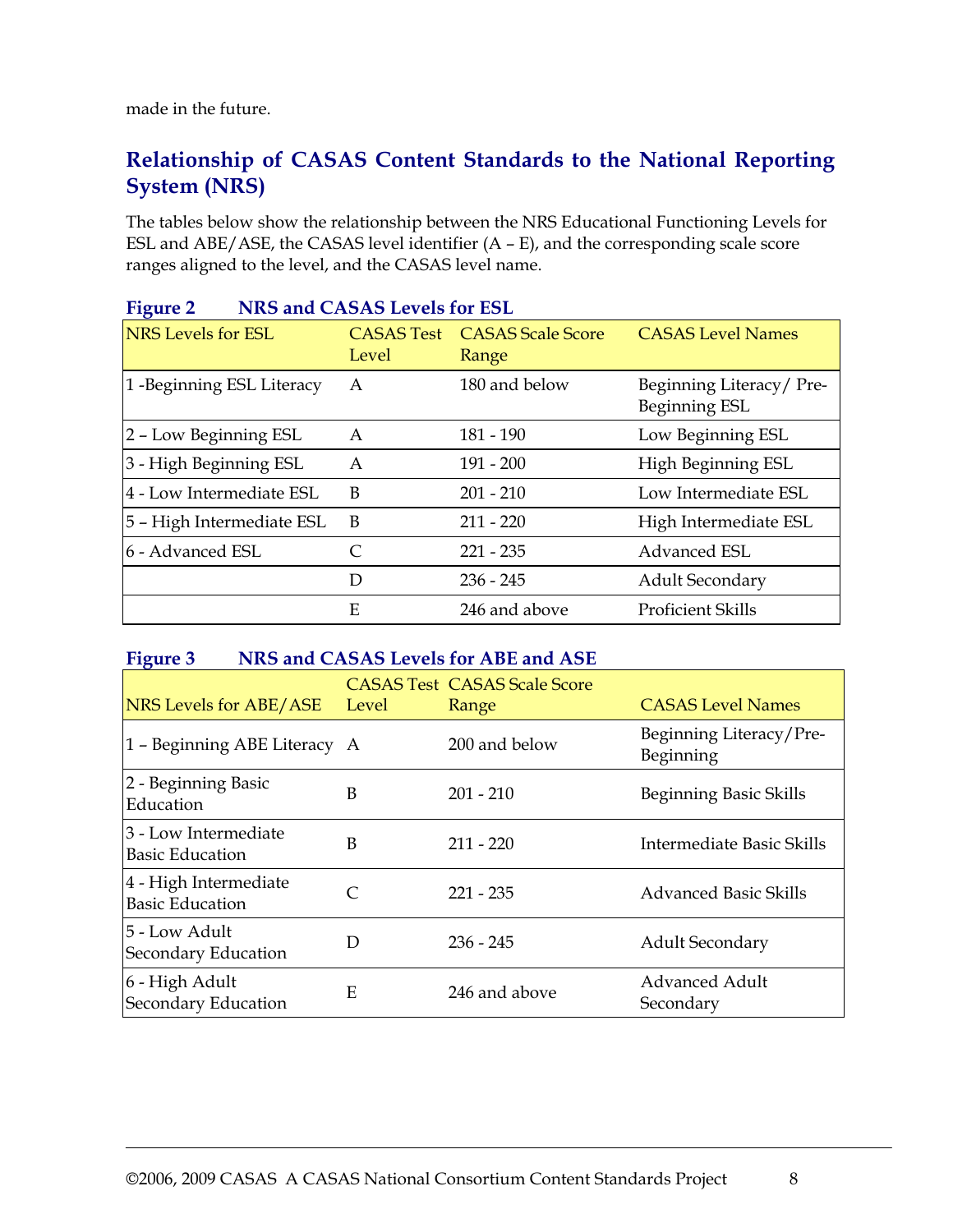### **Using Content Standards**

Why should instructors use content standards along with CASAS Competencies? Content standards identify the underlying basic skills associated with CASAS Competencies. Content standards support instructional planning that helps students master a specific competency and attain their goals. Content standards should also be in alignment with CASAS assessments as this is a cornerstone of standards based education. If assessment, content, and instruction are aligned the assumption is that student achievement will improve. A conceptual model for incorporating content standards into a CASAS systems approach is illustrated below:



#### **Figure 4 CASAS – an Integrated Systems Approach to Assessment**

Figures 5 through 7 have been designed to help classroom instructors understand the relationship between content standards and CASAS Competencies. They also provide a visual context to help conceptualize this relationship. Two reading examples are followed by an example for listening. These examples show some possible content standards that could be taught or assessed in relation to a specific competency.

Specifically, the first reading example below involves reading rent ads. It relates to competency *1.4.2 - Select appropriate housing by reading ads, signs, and other information.* The Reading Content Standard R2.7 is needed in order to interpret abbreviations.

The second reading example involves reading a flyer found in a building. This type of reading relates to competency *1.4.7 - Communicate maintenance needs and housing problems to a landlord or property owner.* The Reading Content Standard R3.5 is needed in order to interpret simple written instructions.

The listening example below involves being able to understand what a landlord might say when a maintenance problem is reported. It relates to competency *1.4.7 - Communicate maintenance needs and housing problems to a landlord or property owner.* The Listening Content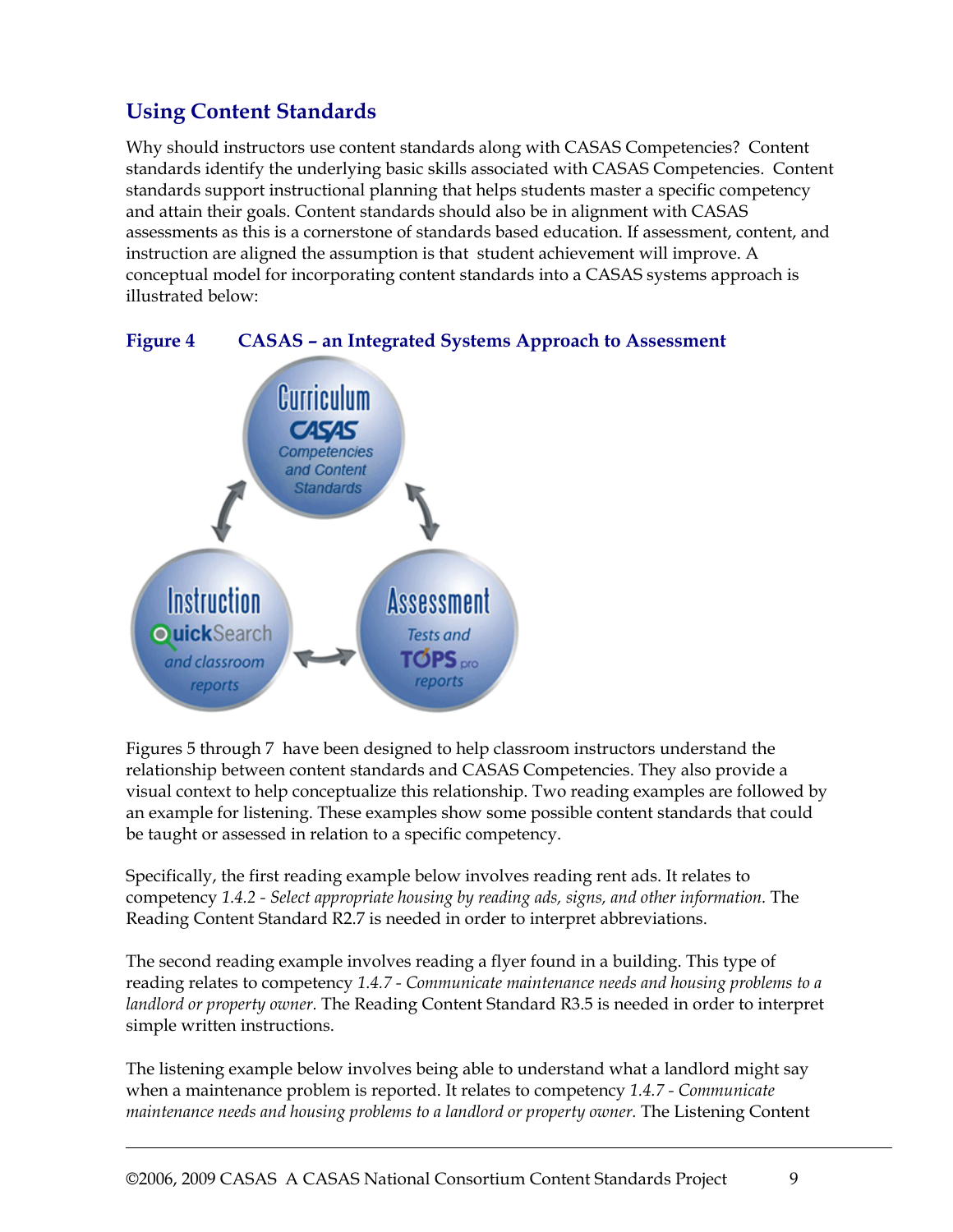Standard L3.1 is needed when the listener must be able to comprehend basic grammar and structures with present tense verbs and modals of high-frequency usage (e.g., to be, to do, to need, to have, can).

#### **Figure 5 Mapping an example of Reading to Content Standards and a Life Skills Competency**



CASAS basic skills content standards also provide guidance to assist states in aligning adult content standards with those of their K-12 counterparts. The tables in Part II, especially at the higher levels of functioning, identify those proficiencies that are essential for a successful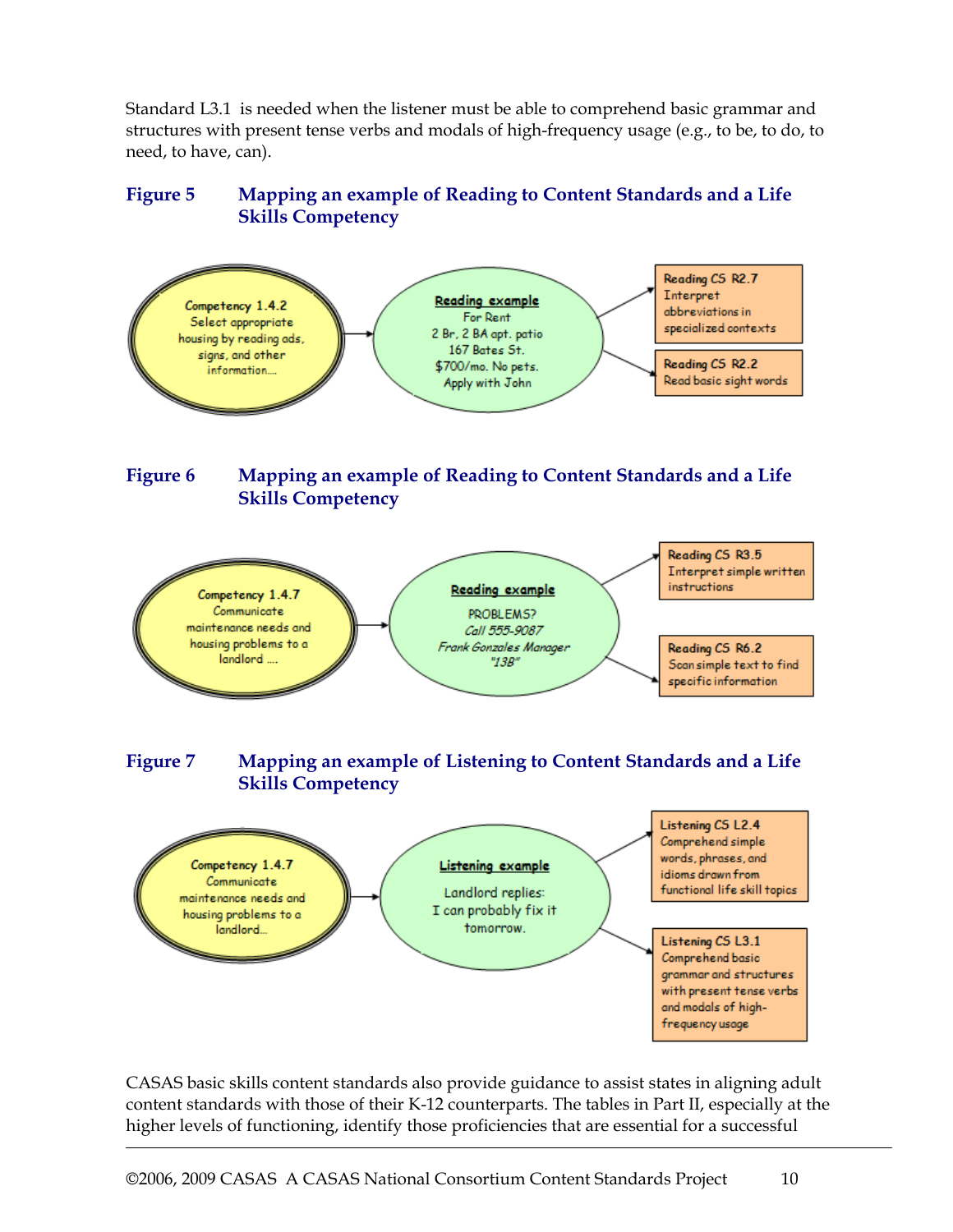transition from adult high school completion programs (GED, NEDP, and credit-based programs) to post-secondary education and training. Lastly, the content standards in this document provide a clear pathway to help ensure that entry-level workers have the essential skills to be successful in the workplace.

Content standards of the highest quality are not beneficial unless adult educators actually **use** them in the classroom. CASAS staff have developed a variety of teacher-friendly tools to assist instructors as they implement content standards. These tools may be found at www.casas.org. Additionally, TOPSpro provides powerful classroom information for students and teachers to inform instruction. TOPSpro is a software system that tracks student assessment and learner results and provides tools to communicate program effectiveness to adult education and training programs. Recently, TOPSpro has incorporated content standards into its reporting capabilities to assist instructors to identify more easily the basic skills content standards that are assessed in CASAS test items.

For more information about CASAS content standards, please contact Jim Harrison (jharrison@casas.org) at (858) 292-2900 x191.

### **Part II: CASAS Content Standards for Reading and Listening**

The following tables are designed for educators at national, state and local levels to inform the alignment of content standards, instruction and assessment. CASAS does not envision these content standards as a mandate for its users; rather they are intended to provide guidance to states and local adult education agencies that are using CASAS assessments and are considering adapting or adopting content standards for basic skills.

*CASAS Content Standards for Reading by Instructional Level provides a key to explain the* nine reading categories as well as the relationship to the NRS ESL and ABE/ASE Educational Functioning Levels. Each of the Reading Content Standards is listed under the appropriate reading category. Reading Content Standards are provided for ESL, ABE, and ASE at each CASAS and NRS instruction level.

The *CASAS Content Standards for Listening by Instructional Level* provides a key to explain the six listening categories as well as the relationship to the NRS ESL Educational Functioning Levels. Each of the Listening Content Standards is listed under the appropriate category by CASAS and NRS instructional level.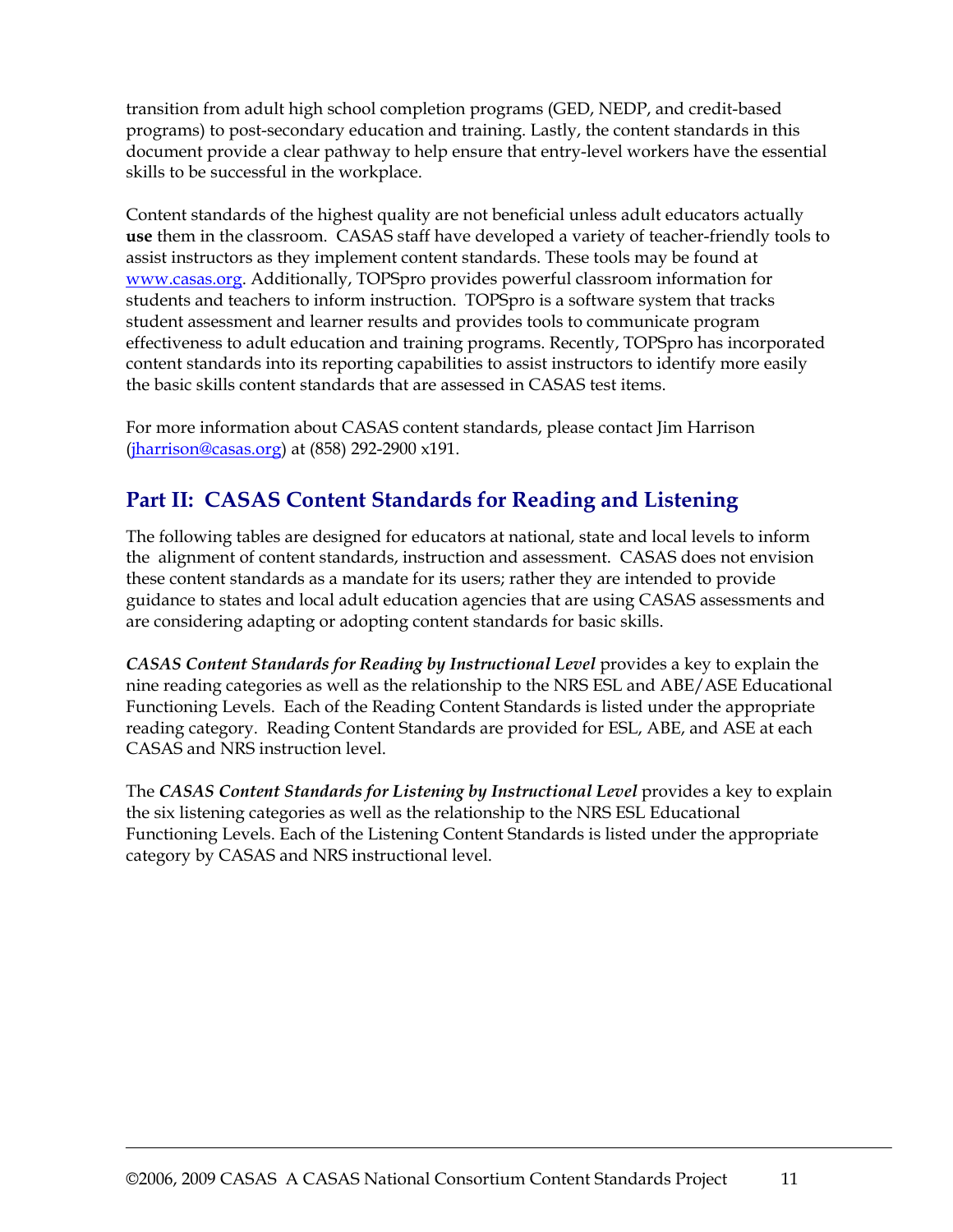#### **CASAS Content Standards for Reading by Instructional Level**

#### **Categories**

- 
- R2 Vocabulary ESL ABE/ASE
- R3 General reading comprehension 1 Beginning Literacy | 1 Beginning Literacy
- R4 Text in format 2 Beginning Low 2 Beginning Low 2 Beginning
- R5 Reference materials 3 Beginning High 3 Intermediate Low
- R6 Reading strategies 4 Intermediate Low | 4 Intermediate High
- R7 Reading and thinking skills  $\begin{array}{ccc} 5 \quad \text{Intermediate High} \quad | \quad 5 \quad \text{ASE/Low} \end{array}$
- R8 Academic-oriented skills 6 Advanced Low 6 ASE/High
- R9 Literary analysis Advanced High

#### R1 Beginning literacy / Phonics Key to NRS Educational Functioning Levels

- 
- -
	-
- 
- 
- 
- 

| CS#               | <b>Reading Content Standards</b>                                                                                                           |              | <b>ESL</b>     |           |                |                 |              |   |              | <b>ABE</b>     |                |                | <b>ASE</b> |   |
|-------------------|--------------------------------------------------------------------------------------------------------------------------------------------|--------------|----------------|-----------|----------------|-----------------|--------------|---|--------------|----------------|----------------|----------------|------------|---|
|                   | <b>NRS</b> Level                                                                                                                           | $\mathbf{1}$ | $\overline{2}$ | 3         | $\overline{4}$ | $5\overline{5}$ | 6            |   | $\mathbf{1}$ | $\overline{2}$ | $\overline{3}$ | $\overline{4}$ | 5          | 6 |
|                   | <b>CASAS</b> Level                                                                                                                         | $\mathbf{A}$ |                | A A       | $\mathbf{B}$   | $\vert B \vert$ | $\mathsf{C}$ | D |              | $A \, B \, B$  |                | $\mathcal{C}$  | D          | E |
| R1                | Beginning literacy / Phonics                                                                                                               |              |                |           |                |                 |              |   |              |                |                |                |            |   |
| R1.1              | Identify the letters of the English alphabet (upper and<br>lower case)                                                                     |              |                |           |                |                 |              |   |              |                |                |                |            |   |
| R1.2              | Recognize that letters make words and words make<br>sentences                                                                              | $\bullet$    |                |           |                |                 |              |   |              |                |                |                |            |   |
| R1.3              | Read from left to right, top to bottom, front to back                                                                                      | $\bullet$    |                |           |                |                 |              |   | $\bullet$    |                |                |                |            |   |
| R1.4              | Relate letters to sounds                                                                                                                   | $\bullet$    | $\bullet$      |           |                |                 |              |   | $\bullet$    |                |                |                |            |   |
| R1.5              | Relate letters to a range of possible pronunciations,<br>including recognizing common homonyms                                             |              |                | $\bullet$ |                |                 |              |   |              |                |                |                |            |   |
| R1.6              | Use common phonological patterns to sound out<br>unfamiliar words (e.g., man/van)                                                          |              |                |           |                |                 |              |   |              |                |                |                |            |   |
| R2                | Vocabulary                                                                                                                                 |              |                |           |                |                 |              |   |              |                |                |                |            |   |
| R2.1              | Interpret common symbols (e.g., restroom signs, traffic<br>signs; #, $\blacktriangleright$ , 1)                                            | $\bullet$    |                | $\bullet$ |                |                 |              |   |              |                |                |                |            |   |
| R2.2              | Read basic sight words (e.g., the, is)                                                                                                     | $\bullet$    | $\bullet$      | $\bullet$ |                |                 |              |   | $\bullet$    |                |                |                |            |   |
| R2.3              | Interpret common high-frequency words and phrases in<br>everyday contexts (e.g., signs, ads, labels)                                       |              |                |           |                |                 |              |   |              |                |                |                |            |   |
| R2.4              | Use capitalization as a clue to interpret words (e.g.,<br>names, place names, other proper nouns)                                          | $\bullet$    |                | $\bullet$ |                |                 |              |   | $\bullet$    |                |                |                |            |   |
| R2.5              | Interpret contractions                                                                                                                     |              |                |           |                |                 |              |   | $\bullet$    |                |                |                |            |   |
| R2.6              | Interpret basic abbreviations (e.g., Mr., apt., lb.)                                                                                       |              |                |           |                |                 |              |   |              |                |                |                |            |   |
| R2.7              | Interpret abbreviations in specialized contexts (e.g., tsp.,<br>bnfts.)                                                                    |              |                |           |                |                 |              |   |              |                |                |                |            |   |
| R2.8              | Interpret meaning from word formations (e.g., verb<br>endings, plurals, possessives, comparative forms)                                    |              |                |           |                |                 |              |   |              |                |                |                |            |   |
| R2.9              | Interpret common prefixes and suffixes to determine the<br>meaning of words (e.g., un-happy, work-er)                                      |              |                |           |                |                 |              |   |              |                |                |                |            |   |
| R <sub>2.10</sub> | Interpret less common prefixes and suffixes to determine<br>the meaning of words (e.g., <i>impossible</i> , <i>anti-war</i> ,<br>employee) |              |                |           |                |                 |              |   |              |                |                |                |            |   |
| R <sub>2.11</sub> | Interpret familiar words used in a new context (e.g., enter<br>a room, enter data on a computer)                                           |              |                |           |                |                 |              |   |              |                |                |                |            |   |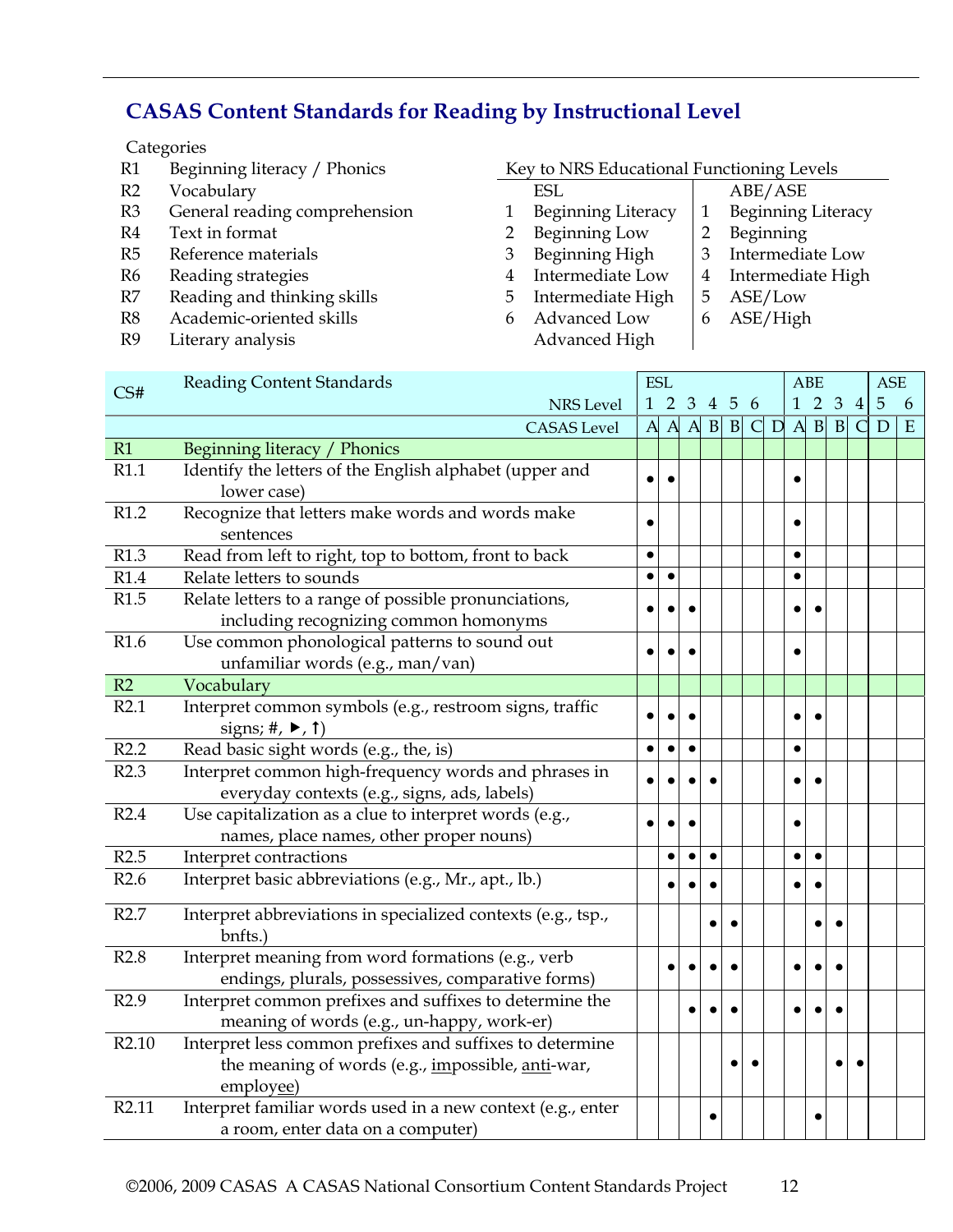|                   | <b>Reading Content Standards</b>                           | <b>ESL</b><br>$1\quad2\quad3$ |           |           |                       |           |              |   | <b>ABE</b>   |                 |                 | <b>ASE</b>     |                |           |
|-------------------|------------------------------------------------------------|-------------------------------|-----------|-----------|-----------------------|-----------|--------------|---|--------------|-----------------|-----------------|----------------|----------------|-----------|
| CS#               | <b>NRS</b> Level                                           |                               |           |           | 4 5                   |           | 6            |   |              | $1\quad2$       | $\mathfrak{B}$  | $\overline{4}$ | $\overline{5}$ | 6         |
|                   | <b>CASAS</b> Level                                         |                               |           |           | $A \wedge A \wedge B$ |           | $\mathsf{C}$ | D | $\mathbf{A}$ | $\vert B \vert$ | $\vert B \vert$ | $\mathsf{C}$   | $\mathbf D$    | E         |
| R <sub>2.12</sub> | Interpret specialized vocabulary in context (e.g.,         |                               |           |           |                       |           |              |   |              |                 |                 |                |                |           |
|                   | consumer, work, field of interest)                         |                               |           |           |                       |           |              |   |              |                 |                 |                |                |           |
| R3                | General reading comprehension                              |                               |           |           |                       |           |              |   |              |                 |                 |                |                |           |
| R3.1              | Interpret common punctuation and sentence-writing          |                               |           |           |                       |           |              |   |              |                 |                 |                |                |           |
|                   | conventions (e.g., capitalized first word)                 |                               |           |           |                       |           |              |   |              |                 |                 |                |                |           |
| R3.2              | Read and understand simple sentences that contain          |                               |           |           |                       |           |              |   |              |                 |                 |                |                |           |
|                   | familiar vocabulary                                        |                               |           |           |                       |           |              |   |              |                 |                 |                |                |           |
| R3.3              | Read and understand simple texts on familiar topics        |                               |           |           |                       |           |              |   |              |                 |                 |                |                |           |
|                   | (e.g., short narratives, basic consumer materials)         |                               |           |           |                       |           |              |   |              |                 |                 |                |                |           |
| R3.4              | Read and understand moderately complex texts (e.g.,        |                               |           |           |                       |           |              |   |              |                 |                 |                |                |           |
|                   | general informational materials, common workplace          |                               |           |           |                       |           |              |   |              |                 |                 |                |                |           |
|                   | materials)                                                 |                               |           |           |                       |           |              |   |              |                 |                 |                |                |           |
| R3.5              | Read and understand complex texts (e.g., newspaper and     |                               |           |           |                       |           |              |   |              |                 |                 |                |                |           |
|                   | magazine articles, technical materials, literature)        |                               |           |           |                       |           |              |   |              |                 |                 |                |                |           |
| R3.6              | Interpret simple written instructions                      |                               |           | $\bullet$ | $\bullet$             |           |              |   |              |                 |                 |                |                |           |
| R3.7              | Interpret detailed instructions (e.g., workplace           |                               |           |           |                       |           |              |   |              |                 |                 |                |                |           |
|                   | procedures, operating instructions, consumer               |                               |           |           |                       |           |              |   |              |                 |                 |                |                |           |
|                   | materials)                                                 |                               |           |           |                       |           |              |   |              |                 |                 |                |                |           |
| R3.8              | Interpret basic sentence structure and grammar             |                               |           |           |                       |           |              |   |              |                 |                 |                |                |           |
|                   | (e.g., statements, questions, negatives; adjectives        |                               |           |           |                       |           |              |   |              |                 |                 |                |                |           |
|                   | modifying nouns)                                           |                               |           |           |                       |           |              |   |              |                 |                 |                |                |           |
| R3.9              | Interpret complex sentence structure and grammar (e.g.,    |                               |           |           |                       |           |              |   |              |                 |                 |                |                |           |
|                   | relative clauses, perfect tenses)                          |                               |           |           |                       |           |              |   |              |                 |                 |                |                |           |
| R3.10             | Follow pronoun references within a text (e.g., Ms.         |                               |           |           |                       |           |              |   |              |                 |                 |                |                |           |
|                   | Smith she; This is important.)                             |                               |           |           |                       |           |              |   |              |                 |                 |                |                |           |
| R3.11             | Make connections between related information across        |                               |           |           |                       |           |              |   |              |                 |                 |                |                |           |
|                   | different sections of a text                               |                               |           | $\bullet$ |                       |           |              |   |              |                 |                 |                |                |           |
| R3.12             | Use supporting illustrations to interpret text             |                               |           |           |                       |           |              |   |              |                 |                 |                |                |           |
| R3.13             | Use contextual clues to determine the meaning of words     |                               |           |           |                       |           |              |   |              |                 |                 |                |                |           |
|                   | and phrases (e.g., Save \$10 on your next purchase.)       |                               |           |           |                       |           |              |   |              |                 |                 |                |                |           |
| R3.14             | Interpret signal words as clues to the organization and    |                               |           |           |                       |           |              |   |              |                 |                 |                |                |           |
|                   | content of a text (e.g., first then; however; it's         |                               |           |           |                       |           |              |   |              |                 |                 |                |                |           |
|                   | important that)                                            |                               |           |           |                       |           |              |   |              |                 |                 |                |                |           |
| R3.15             | Interpret idioms and collocations from context             |                               |           |           | $\bullet$             |           |              |   |              | $\bullet$       | $\bullet$       |                |                |           |
| R3.16             | Interpret figurative meanings of words from context (e.g., |                               |           |           |                       |           |              |   |              |                 |                 |                |                |           |
|                   | flooded with calls)                                        |                               |           |           |                       |           |              |   |              |                 |                 |                |                |           |
| R3.17             | Interpret the connotative meaning of a word (e.g.,         |                               |           |           |                       | $\bullet$ |              |   |              |                 | $\bullet$       |                |                |           |
|                   | inexpensive vs. cheap)                                     |                               |           |           |                       |           |              |   |              |                 |                 |                |                |           |
| R3.18             | Interpret analogies in familiar contexts                   |                               |           |           |                       |           | $\bullet$    |   |              |                 |                 | $\bullet$      |                | $\bullet$ |
| R3.19             | Interpret meaning of metaphors and similes in context      |                               |           |           |                       |           |              |   |              |                 |                 |                |                |           |
| R4                | Text in format                                             |                               |           |           |                       |           |              |   |              |                 |                 |                |                |           |
| R4.1              | Read numbers                                               |                               | $\bullet$ |           |                       |           |              |   |              |                 |                 |                |                |           |
| R4.2              | Read clock times                                           | $\bullet$                     |           |           |                       |           |              |   |              |                 |                 |                |                |           |
| R4.3              | Read dates                                                 |                               |           | $\bullet$ |                       |           |              |   |              |                 |                 |                |                |           |
| R4.4              | Read money amounts                                         |                               |           |           |                       |           |              |   |              |                 |                 |                |                |           |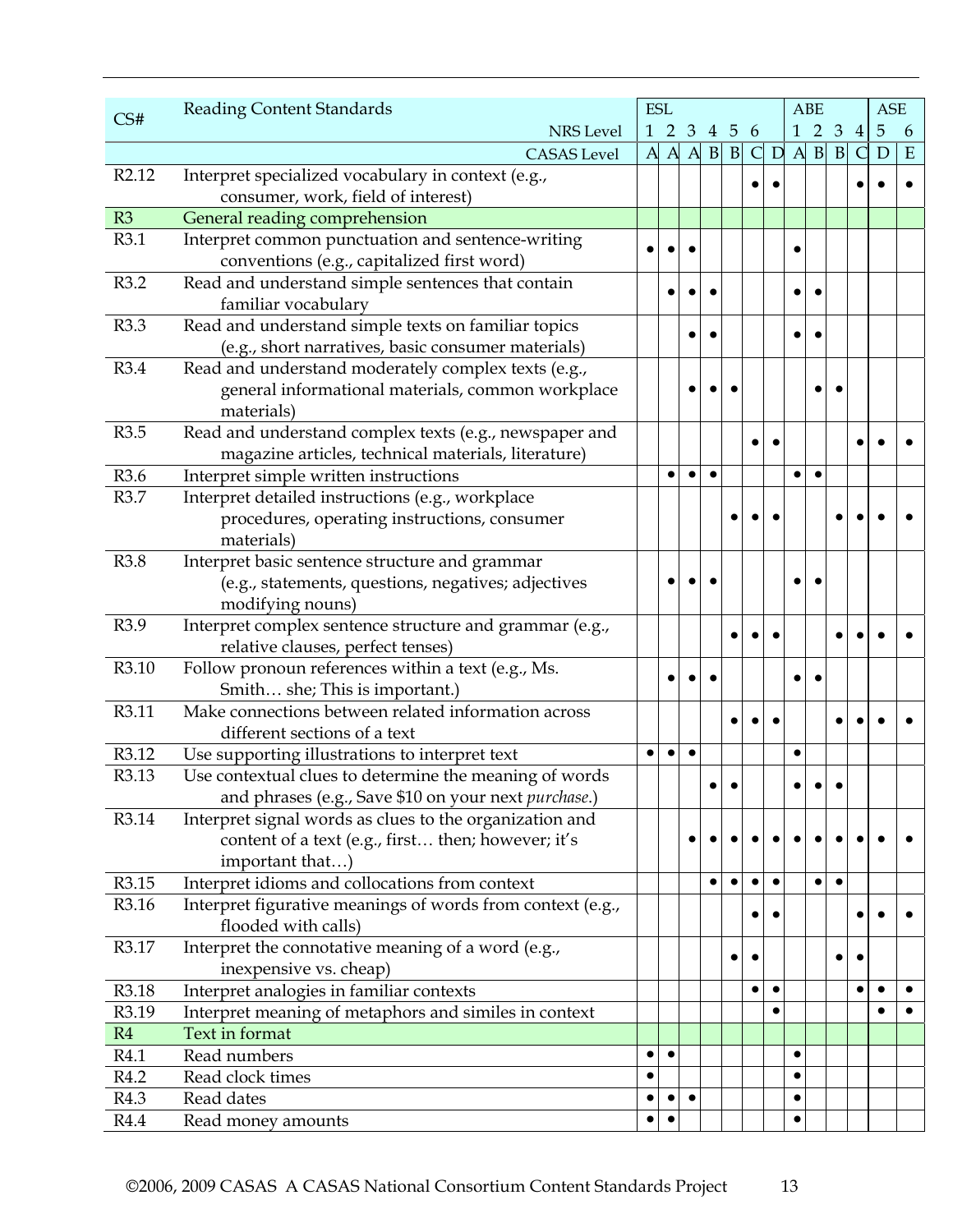|                        | <b>Reading Content Standards</b>                                        |              | <b>ESL</b>   |              |                 |                 |              |   |              | <b>ABE</b>      |           |                | <b>ASE</b>      |   |
|------------------------|-------------------------------------------------------------------------|--------------|--------------|--------------|-----------------|-----------------|--------------|---|--------------|-----------------|-----------|----------------|-----------------|---|
| CS#                    | <b>NRS</b> Level                                                        | $\mathbf{1}$ | 2            | 3            | 4               | $5\phantom{.0}$ | 6            |   | $\mathbf{1}$ | $\overline{2}$  | 3         | $\overline{4}$ | $5\phantom{.0}$ | 6 |
|                        | <b>CASAS</b> Level                                                      | $\mathbf{A}$ | $\mathbf{A}$ | $\mathbf{A}$ | $\vert B \vert$ | $\, {\bf B}$    | $\mathsf{C}$ | D | $\mathbf{A}$ | $\vert B \vert$ | B         | C              | D               | E |
| R4.5                   | Read simple handwriting                                                 |              |              |              |                 |                 |              |   |              |                 |           |                |                 |   |
| R4.6                   | Interpret simple forms (e.g., appointment sign-in sheet,                |              |              |              |                 |                 |              |   |              |                 |           |                |                 |   |
|                        | class registration)                                                     |              |              |              |                 |                 |              |   |              |                 |           |                |                 |   |
| R4.7                   | Interpret complex forms (e.g., rental, insurance, pay                   |              |              |              |                 |                 |              |   |              |                 |           |                |                 |   |
|                        | statements)                                                             |              |              |              |                 |                 |              |   |              |                 |           |                |                 |   |
| R4.8                   | Interpret information in charts and tables (e.g., bus                   |              |              |              |                 |                 |              |   |              |                 |           |                |                 |   |
|                        | schedules)                                                              |              |              |              |                 |                 |              |   |              |                 |           |                |                 |   |
| R4.9                   | Interpret maps, diagrams, and graphs                                    |              |              |              |                 |                 |              |   |              |                 |           |                |                 |   |
| R4.10                  | Interpret written materials using formatting clues                      |              |              |              |                 |                 |              |   |              |                 |           |                |                 |   |
|                        | (e.g., headings, captions, bullets, print features such                 |              |              |              |                 |                 |              |   |              |                 |           |                |                 |   |
|                        | as bold)                                                                |              |              |              |                 |                 |              |   |              |                 |           |                |                 |   |
| R5                     | Reference materials                                                     |              |              |              |                 |                 |              |   |              |                 |           |                |                 |   |
| R5.1                   | Find a word or number in an alphabetical, numeric, or                   |              |              |              |                 |                 |              |   |              |                 |           |                |                 |   |
|                        | other ordered listing (e.g., telephone directory, list of               |              |              |              |                 |                 |              |   |              |                 |           |                |                 |   |
|                        | part numbers)                                                           |              |              |              |                 |                 |              |   |              |                 |           |                |                 |   |
| R5.2                   | Locate information using an index or table of contents                  |              |              |              |                 |                 |              |   |              |                 |           |                |                 |   |
|                        | (e.g., of a book, manual, computer application help                     |              |              |              |                 |                 |              |   |              |                 |           |                |                 |   |
|                        | feature)                                                                |              |              |              |                 |                 |              |   |              |                 |           |                |                 |   |
| R <sub>5.3</sub>       | Locate information organized in groups or categories                    |              |              |              |                 |                 |              |   |              |                 |           |                |                 |   |
|                        | (e.g., in a department directory, catalog, on a web                     |              |              |              |                 |                 |              |   |              |                 |           |                |                 |   |
|                        | page)                                                                   |              |              |              |                 |                 |              |   |              |                 |           |                |                 |   |
| R <sub>5.4</sub>       | Use a picture dictionary                                                |              | $\bullet$    |              |                 |                 |              |   |              |                 |           |                |                 |   |
| R <sub>5.5</sub>       | Use a simplified dictionary or glossary                                 |              |              |              | $\bullet$       |                 |              |   |              |                 |           |                |                 |   |
| R <sub>5.6</sub>       | Use a standard dictionary to distinguish between                        |              |              |              |                 |                 |              |   |              |                 |           |                |                 |   |
|                        | multiple meanings of a word                                             |              |              |              |                 |                 |              |   |              |                 |           |                |                 |   |
| R5.7                   | Use reference tools such as a print or online encyclopedia              |              |              |              |                 |                 |              |   |              |                 |           |                |                 |   |
| R <sub>6</sub><br>R6.1 | Reading strategies                                                      |              |              |              |                 |                 |              |   |              |                 |           |                |                 |   |
|                        | Predict the content of a text from title, pictures, type of<br>material |              |              |              |                 |                 |              |   |              |                 |           |                |                 |   |
| R6.2                   | Scan simple text (e.g., ads, schedules, forms, paragraphs)              |              |              |              |                 |                 |              |   |              |                 |           |                |                 |   |
|                        | to find specific information                                            |              |              |              |                 |                 |              |   |              |                 |           |                |                 |   |
| R6.3                   | Scan complex or extended text (e.g., web pages,                         |              |              |              |                 |                 |              |   |              |                 |           |                |                 |   |
|                        | documents, narratives) to find specific information                     |              |              |              |                 |                 |              |   |              |                 |           |                |                 |   |
| R6.4                   | Skim simple text for general meaning                                    |              |              |              | $\bullet$       | $\bullet$       |              |   |              | $\bullet$       | $\bullet$ |                |                 |   |
| R6.5                   | Skim complex text for general meaning or to determine                   |              |              |              |                 |                 |              |   |              |                 |           |                |                 |   |
|                        | subject matter or organization                                          |              |              |              |                 |                 |              |   |              |                 |           |                |                 |   |
| R6.6                   | Use appropriate reading strategy (e.g., skimming,                       |              |              |              |                 |                 |              |   |              |                 |           |                |                 |   |
|                        | scanning, predicting, inferring) to understand                          |              |              |              |                 |                 |              |   |              |                 |           |                |                 |   |
|                        | content of unfamiliar material or specialized                           |              |              |              |                 |                 |              |   |              |                 |           |                |                 |   |
|                        | information                                                             |              |              |              |                 |                 |              |   |              |                 |           |                |                 |   |
| R6.7                   | Increase reading fluency (accuracy, speed)                              |              |              |              | $\bullet$       |                 |              |   |              |                 | $\bullet$ |                |                 |   |
| R7                     | Reading and thinking skills                                             |              |              |              |                 |                 |              |   |              |                 |           |                |                 |   |
| R7.1                   | Identify the main idea of a simple paragraph                            |              |              | $\bullet$    |                 |                 |              |   |              |                 |           |                |                 |   |
| R7.2                   | Identify the main idea of a multi-paragraph text                        |              |              |              |                 |                 |              |   |              |                 |           |                |                 |   |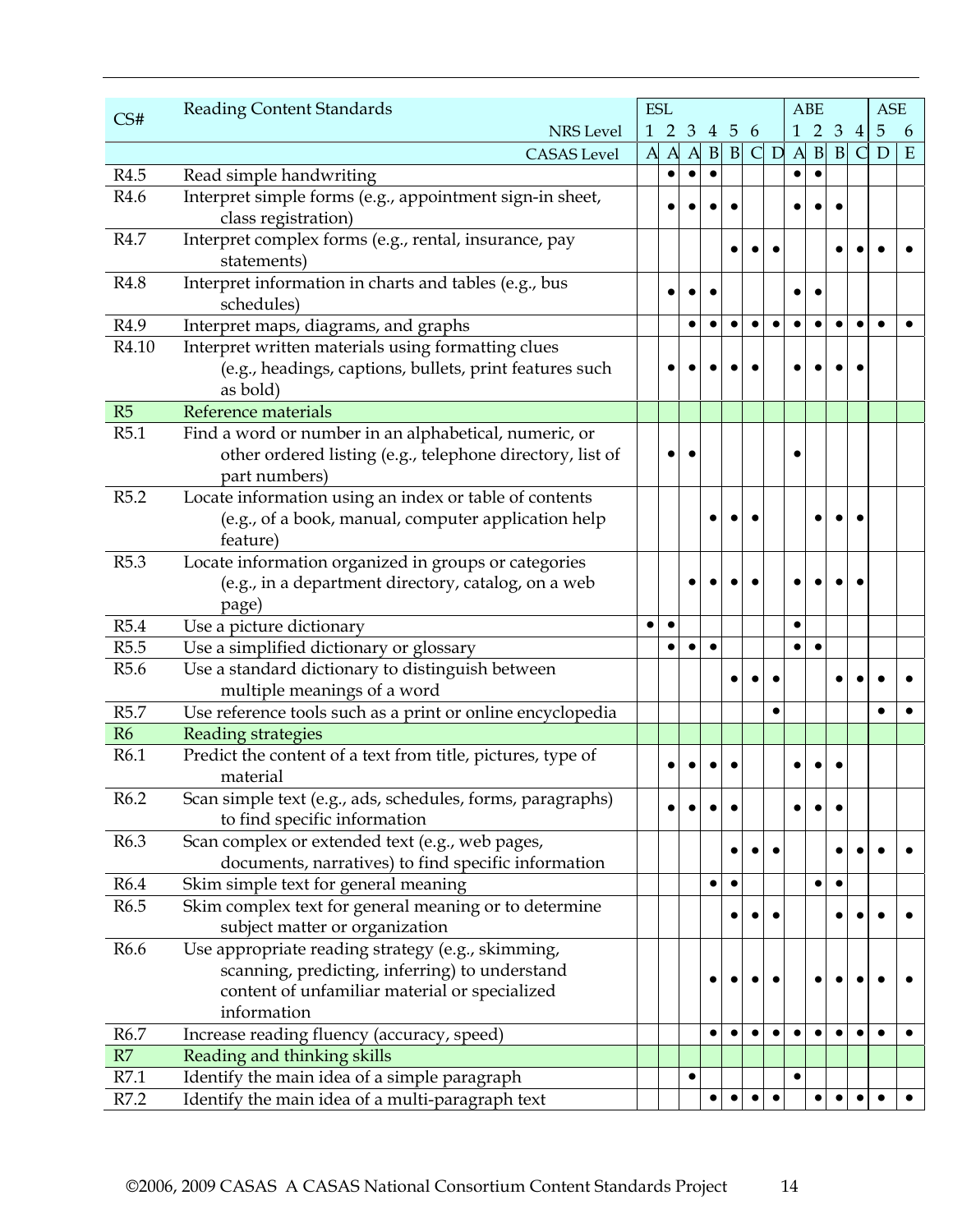|       | <b>Reading Content Standards</b>                                                                  |                | <b>ESL</b> |           |                |                |              |   |              | <b>ABE</b>      |                 |                | <b>ASE</b> |             |
|-------|---------------------------------------------------------------------------------------------------|----------------|------------|-----------|----------------|----------------|--------------|---|--------------|-----------------|-----------------|----------------|------------|-------------|
| CS#   | <b>NRS</b> Level                                                                                  |                | $1\quad2$  | 3         | $\overline{4}$ | $\overline{5}$ | 6            |   |              | $1\quad2$       | 3               | $\overline{4}$ | 5          | 6           |
|       | <b>CASAS</b> Level                                                                                | $\overline{A}$ |            |           | $A \cap B$     | B              | $\mathsf{C}$ | D | $\mathbf{A}$ | $\vert B \vert$ | $\vert B \vert$ | $\mathsf{C}$   | D          | $\mathbf E$ |
| R7.3  | Identify supporting points or details for a statement,                                            |                |            |           |                |                |              |   |              |                 |                 |                |            |             |
|       | position or argument on a familiar topic                                                          |                |            |           |                |                |              |   |              |                 |                 |                |            |             |
| R7.4  | Determine the sequence of events in a simple narrative                                            |                | $\bullet$  | $\bullet$ | $\bullet$      |                |              |   | $\bullet$    | $\bullet$       |                 |                |            |             |
| R7.5  | Determine the sequence of events in a complex narrative                                           |                |            |           |                |                |              |   |              |                 | $\bullet$       | $\bullet$      |            |             |
| R7.6  | Paraphrase information                                                                            |                |            |           |                |                |              |   |              |                 | ٠               |                |            |             |
| R7.7  | Summarize a text                                                                                  |                |            |           |                |                |              |   |              |                 | $\bullet$       |                |            |             |
| R7.8  | Make inferences and draw conclusions from simple text                                             |                |            | $\bullet$ | $\bullet$      |                |              |   |              | $\bullet$       | $\bullet$       |                |            |             |
| R7.9  | Make inferences and draw conclusions from complex text                                            |                |            |           |                |                |              |   |              |                 |                 |                |            |             |
| R7.10 | Differentiate fact from opinion in a written text                                                 |                |            |           |                | $\bullet$      |              |   |              |                 | $\bullet$       |                |            |             |
| R7.11 | Identify the writer, audience, and purpose of a text                                              |                |            |           |                |                | $\bullet$    |   |              |                 |                 |                |            | $\bullet$   |
| R7.12 | Determine a writer's point of view                                                                |                |            |           |                |                |              |   |              |                 |                 |                |            |             |
| R7.13 | Compare related information from various sources (e.g.,                                           |                |            | $\bullet$ |                |                |              |   |              |                 |                 |                |            |             |
|       | consumer ads)                                                                                     |                |            |           |                |                |              |   |              |                 |                 |                |            |             |
| R7.14 | Verify and clarify facts in written information (e.g.,                                            |                |            |           |                |                |              |   |              |                 |                 |                |            |             |
|       | advertising claims)                                                                               |                |            |           |                |                |              |   |              |                 |                 |                |            |             |
| R8    | Academic-oriented skills                                                                          |                |            |           |                |                |              |   |              |                 |                 |                |            |             |
| R8.1  | Critique the logic of functional documents by examining                                           |                |            |           |                |                |              |   |              |                 |                 |                |            |             |
|       | the sequence of information and procedures in                                                     |                |            |           |                |                |              |   |              |                 |                 |                |            |             |
|       | anticipation of possible reader misunderstandings                                                 |                |            |           |                |                |              |   |              |                 |                 |                |            |             |
| R8.2  | Analyze both the features and the rhetorical devices of                                           |                |            |           |                |                |              |   |              |                 |                 |                |            |             |
|       | different types of public documents (e.g., policy                                                 |                |            |           |                |                |              |   |              |                 |                 |                |            |             |
|       | statements, speeches, debates, platforms) and the                                                 |                |            |           |                |                |              |   |              |                 |                 |                |            |             |
|       | way in which authors use those features and                                                       |                |            |           |                |                |              |   |              |                 |                 |                |            |             |
|       | devices)                                                                                          |                |            |           |                |                |              |   |              |                 |                 |                |            |             |
| R8.3  | Critique the power, validity, and truthfulness of                                                 |                |            |           |                |                |              |   |              |                 |                 |                |            |             |
|       | arguments set forth in public documents; their                                                    |                |            |           |                |                |              |   |              |                 |                 |                |            |             |
|       | appeal to both friendly and hostile audiences; and                                                |                |            |           |                |                |              |   |              |                 |                 |                |            |             |
|       | the extent to which the arguments anticipate and                                                  |                |            |           |                |                |              |   |              |                 |                 |                |            |             |
|       | address reader concerns and counterclaims (e.g.,<br>appeal to reason, to authority, to pathos and |                |            |           |                |                |              |   |              |                 |                 |                |            |             |
|       | emotion)                                                                                          |                |            |           |                |                |              |   |              |                 |                 |                |            |             |
| R8.4  | Generate relevant questions about readings on issues that                                         |                |            |           |                |                |              |   |              |                 |                 |                |            |             |
|       | can be researched                                                                                 |                |            |           |                |                |              |   |              |                 |                 |                |            |             |
| R8.5  | Prepare a bibliography of reference materials for a report                                        |                |            |           |                |                |              |   |              |                 |                 |                |            |             |
|       | using a variety of consumer, workplace, and public                                                |                |            |           |                |                |              |   |              |                 |                 |                |            |             |
|       | documents                                                                                         |                |            |           |                |                |              |   |              |                 |                 |                |            |             |
| R8.6  | Extend ideas presented in primary or secondary sources                                            |                |            |           |                |                |              |   |              |                 |                 |                |            |             |
|       | through original analysis, evaluation, and                                                        |                |            |           |                |                |              |   |              |                 |                 |                |            |             |
|       | elaboration                                                                                       |                |            |           |                |                |              |   |              |                 |                 |                |            |             |
| R8.7  | Make warranted and reasonable assertions about the                                                |                |            |           |                |                |              |   |              |                 |                 |                |            |             |
|       | author's arguments by using elements of the text to                                               |                |            |           |                |                |              |   |              |                 |                 |                |            |             |
|       | defend and clarify interpretations                                                                |                |            |           |                |                |              |   |              |                 |                 |                |            |             |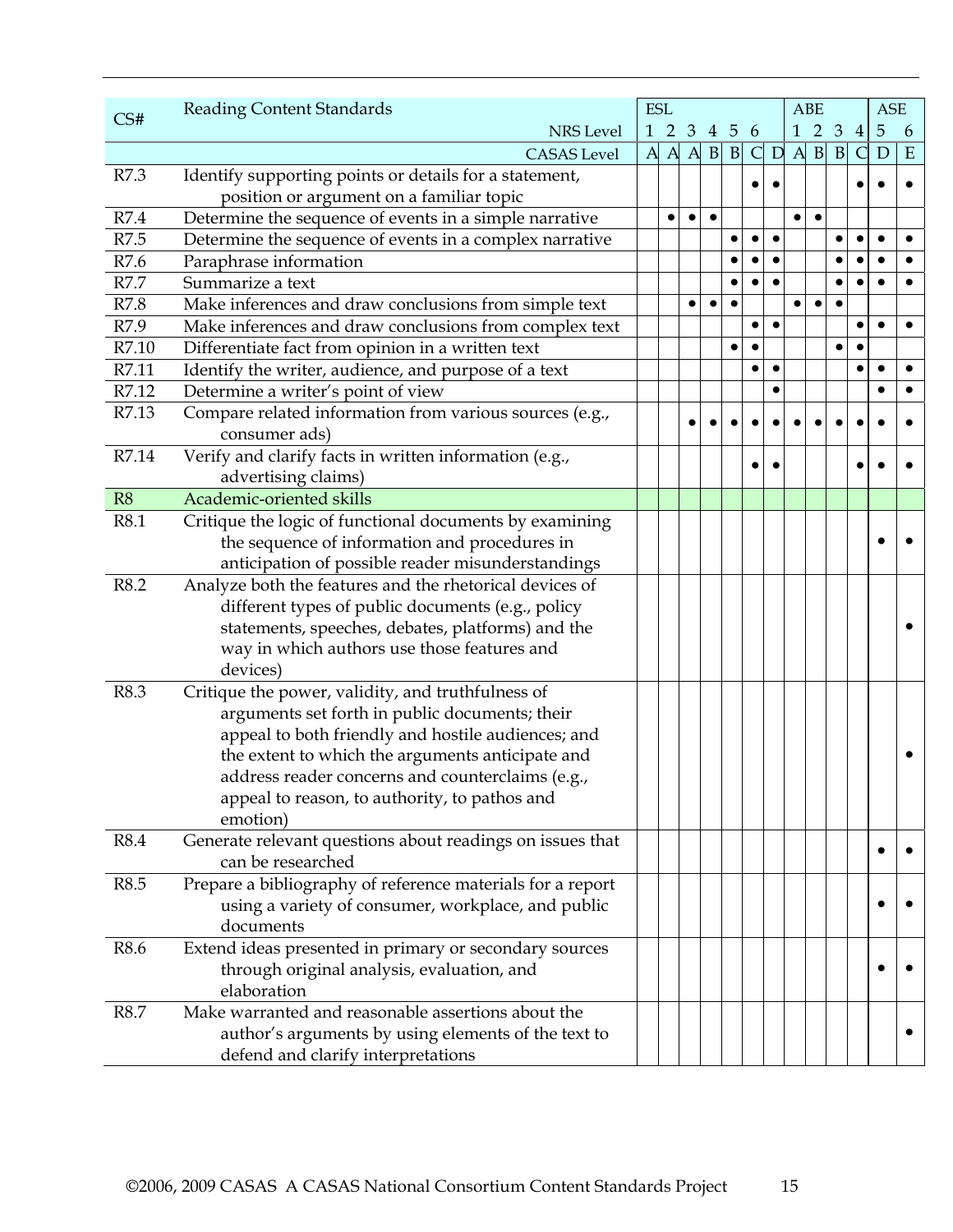|                | <b>Reading Content Standards</b>                                               | <b>ESL</b> |  |                 |              |  | ABE                       |                | <b>ASE</b>     |   |
|----------------|--------------------------------------------------------------------------------|------------|--|-----------------|--------------|--|---------------------------|----------------|----------------|---|
| CS#            | <b>NRS</b> Level                                                               |            |  | 1 2 3 4 5 6     |              |  | $1\quad2\quad3$           | $\overline{4}$ | $\overline{5}$ | 6 |
|                | <b>CASAS</b> Level                                                             |            |  | $A$ $A$ $B$ $B$ | $\mathsf{C}$ |  | $D \land B \mid B \mid C$ |                | D              | E |
| R8.8           | Evaluate the credibility of an author's argument or                            |            |  |                 |              |  |                           |                |                |   |
|                | defense of a claim by critiquing the relationship                              |            |  |                 |              |  |                           |                |                |   |
|                | between generalizations and evidence, the                                      |            |  |                 |              |  |                           |                |                |   |
|                | comprehensiveness of evidence, and the way in                                  |            |  |                 |              |  |                           |                |                |   |
|                | which the author's intent affects the structure and                            |            |  |                 |              |  |                           |                |                |   |
|                | tone of the text (e.g., professional journals, editorials,                     |            |  |                 |              |  |                           |                |                |   |
|                | political speeches, primary source materials)                                  |            |  |                 |              |  |                           |                |                |   |
| R8.9           | Analyze an author's implicit and explicit philosophical                        |            |  |                 |              |  |                           |                |                |   |
|                | assumptions and beliefs about a subject                                        |            |  |                 |              |  |                           |                |                |   |
| R8.10          | Synthesize the content from several sources or works by a                      |            |  |                 |              |  |                           |                |                |   |
|                | single author dealing with a single issue; paraphrase                          |            |  |                 |              |  |                           |                |                |   |
|                | the ideas and connect them to other sources and                                |            |  |                 |              |  |                           |                |                |   |
|                | related topics to demonstrate comprehension                                    |            |  |                 |              |  |                           |                |                |   |
| R8.11          | Analyze the way in which clarity of meaning is affected                        |            |  |                 |              |  |                           |                |                |   |
|                | by the patterns of organization, hierarchical                                  |            |  |                 |              |  |                           |                |                |   |
|                | structures, repetition of the main ideas, syntax, and                          |            |  |                 |              |  |                           |                |                |   |
|                | the word choice in the text                                                    |            |  |                 |              |  |                           |                |                |   |
| R <sub>9</sub> | Literary analysis                                                              |            |  |                 |              |  |                           |                |                |   |
| R9.1           | Identify the story elements such as setting, character, plot,                  |            |  |                 |              |  |                           |                |                |   |
|                | and resolution                                                                 |            |  |                 |              |  |                           |                |                |   |
| R9.2           | Draw from personal experiences in responding to a work                         |            |  |                 |              |  |                           |                |                |   |
|                | of literature (i.e., the learner recognizes similarities                       |            |  |                 |              |  |                           |                |                |   |
|                | between the experiences of fictional characters in                             |            |  |                 |              |  |                           |                |                |   |
|                | non-complex events and his/her own experiences)                                |            |  |                 |              |  |                           |                |                |   |
| R9.3           | Identify uncomplicated themes in reading selections                            |            |  |                 |              |  | $\bullet$                 |                |                |   |
| R9.4           | Differentiate between factual and fictional elements                           |            |  |                 |              |  | $\bullet$                 |                |                |   |
| R9.5           | Identify story elements including setting, plot, character,                    |            |  |                 |              |  |                           |                |                |   |
|                | conflict, and resolution increasingly more complex                             |            |  |                 |              |  |                           |                |                |   |
|                | fiction                                                                        |            |  |                 |              |  |                           |                |                |   |
| R9.6           | Identify the function of introductory and concluding<br>paragraphs in an essay |            |  |                 |              |  |                           |                |                |   |
| R9.7           | Identify cause-and-effect relationships in literary texts                      |            |  |                 |              |  |                           |                |                |   |
| R9.8           | Identify the impact of language such as literary devices                       |            |  |                 |              |  |                           |                |                |   |
|                | that are characteristic of an author's work                                    |            |  |                 |              |  |                           |                |                |   |
| R9.9           | Respond to a work of literature by explaining how the                          |            |  |                 |              |  |                           |                |                |   |
|                | motives of the characters or the causes of events                              |            |  |                 |              |  |                           |                |                |   |
|                | compare with those in his/her life                                             |            |  |                 |              |  |                           |                |                |   |
| R9.10          | Identify the major theme in increasingly more complex                          |            |  |                 |              |  |                           |                |                |   |
|                | stories                                                                        |            |  |                 |              |  |                           |                |                |   |
| R9.11          | Use specifics from literary passages to support his/her                        |            |  |                 |              |  |                           |                |                |   |
|                | ideas formed from reading literary text                                        |            |  |                 |              |  |                           |                |                |   |
| R9.12          | Identify historical and cultural perspectives in reading                       |            |  |                 |              |  |                           |                |                |   |
|                | selections (i.e., the impact of beliefs, attitudes, and                        |            |  |                 |              |  |                           |                |                |   |
|                | values on a literary work)                                                     |            |  |                 |              |  |                           |                |                |   |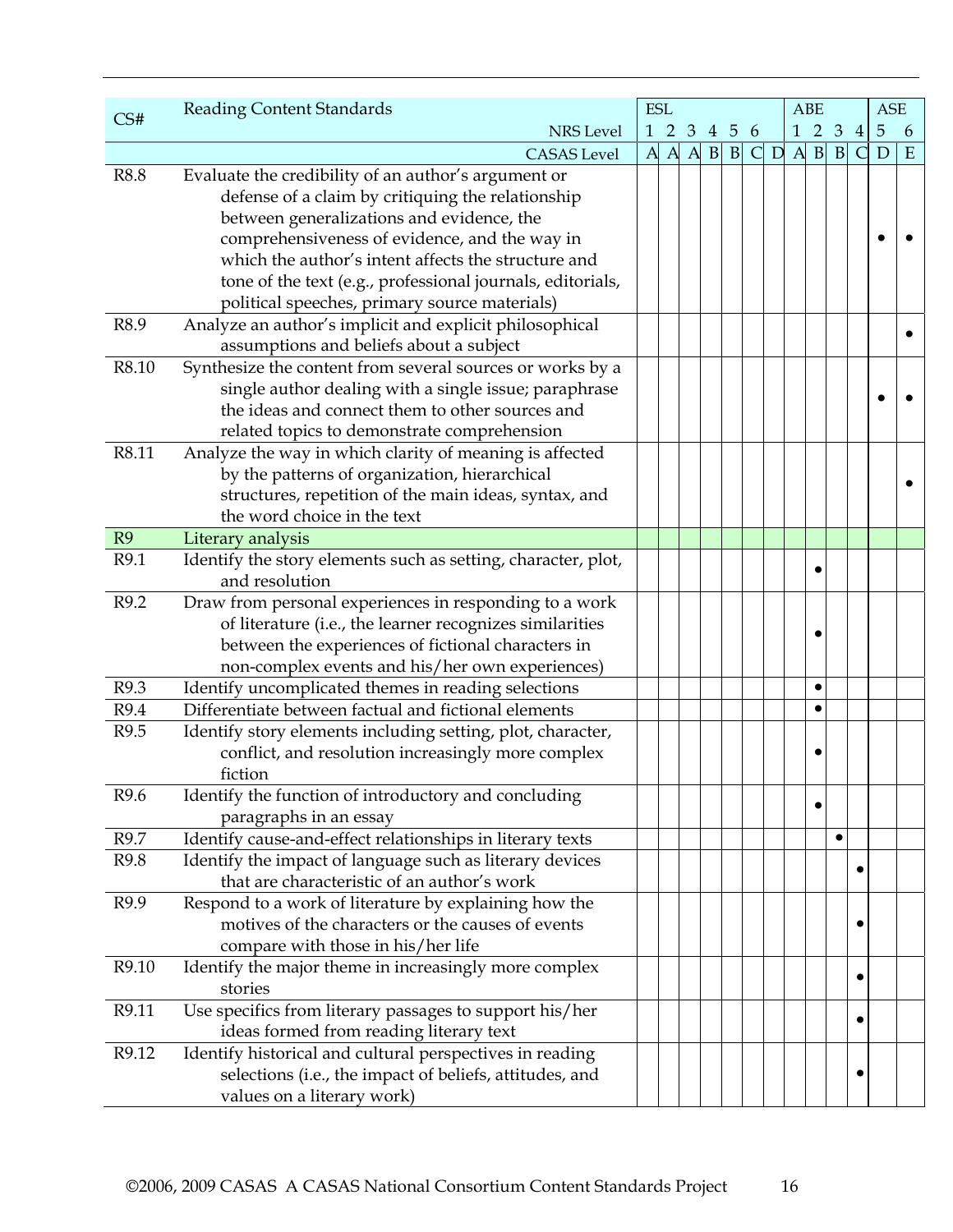|       | <b>Reading Content Standards</b>                                                                         | <b>ESL</b> |       |                   |  |           | <b>ABE</b>      |                 |                 | <b>ASE</b>     |   |
|-------|----------------------------------------------------------------------------------------------------------|------------|-------|-------------------|--|-----------|-----------------|-----------------|-----------------|----------------|---|
| CS#   | <b>NRS</b> Level                                                                                         |            |       | 1 2 3 4 5 6       |  |           | $1\quad2\quad3$ |                 | $\vert 4 \vert$ | $\overline{5}$ | 6 |
|       | <b>CASAS</b> Level                                                                                       |            | A A A | $B \vert B \vert$ |  | $C$ D A B |                 | $\vert B \vert$ | $\mathsf{C}$    | D              | E |
| R9.13 | Interpret a work of literature and relate the information to                                             |            |       |                   |  |           |                 |                 |                 |                |   |
|       | contemporary experiences                                                                                 |            |       |                   |  |           |                 |                 |                 |                |   |
| R9.14 | Identify more complex elements of plot, setting, character                                               |            |       |                   |  |           |                 |                 |                 |                |   |
|       | development, conflict, and resolution                                                                    |            |       |                   |  |           |                 |                 |                 |                |   |
| R9.15 | Recognize universal themes in literature (e.g., tragic hero,                                             |            |       |                   |  |           |                 |                 |                 |                |   |
|       | man versus nature, triumph over adversity, coming                                                        |            |       |                   |  |           |                 |                 |                 |                |   |
|       | of age)                                                                                                  |            |       |                   |  |           |                 |                 |                 |                |   |
| R9.16 | Articulate the relationship between the expressed                                                        |            |       |                   |  |           |                 |                 |                 |                |   |
|       | purposes and the characteristics of different forms of                                                   |            |       |                   |  |           |                 |                 |                 |                |   |
|       | dramatic literature (e.g., comedy, tragedy, drama,                                                       |            |       |                   |  |           |                 |                 |                 |                |   |
|       | dramatic monologue)                                                                                      |            |       |                   |  |           |                 |                 |                 |                |   |
| R9.17 | Compare and contrast the presentation of a similar theme                                                 |            |       |                   |  |           |                 |                 |                 |                |   |
|       | or topic across genres to explain how the selection of                                                   |            |       |                   |  |           |                 |                 |                 |                |   |
|       | genre shapes the theme or topic                                                                          |            |       |                   |  |           |                 |                 |                 |                |   |
| R9.18 | Determine and articulate the relationship between the                                                    |            |       |                   |  |           |                 |                 |                 |                |   |
|       | purposes and characteristics of different forms of                                                       |            |       |                   |  |           |                 |                 |                 |                |   |
|       | poetry (ballad, lyric, couplet, epic, elegy, ode,                                                        |            |       |                   |  |           |                 |                 |                 |                |   |
|       | sonnet)                                                                                                  |            |       |                   |  |           |                 |                 |                 |                |   |
| R9.19 | Analyze interactions between main and subordinate                                                        |            |       |                   |  |           |                 |                 |                 |                |   |
|       | characters in a literary text (e.g., internal and                                                        |            |       |                   |  |           |                 |                 |                 |                |   |
|       | external conflicts, motivations) and explain the way                                                     |            |       |                   |  |           |                 |                 |                 |                |   |
|       | those interactions affect the plot                                                                       |            |       |                   |  |           |                 |                 |                 |                |   |
| R9.20 | Determine characters' traits by what the characters                                                      |            |       |                   |  |           |                 |                 |                 |                |   |
|       | convey about themselves in narration, dialogue,                                                          |            |       |                   |  |           |                 |                 |                 |                |   |
|       | dramatic monologue, and soliloquy                                                                        |            |       |                   |  |           |                 |                 |                 |                |   |
| R9.21 | Compare works that express a universal theme and                                                         |            |       |                   |  |           |                 |                 |                 |                |   |
|       | provide evidence to support the ideas expressed in                                                       |            |       |                   |  |           |                 |                 |                 |                |   |
| R9.22 | each work                                                                                                |            |       |                   |  |           |                 |                 |                 |                |   |
|       | Analyze and trace an author's development of time and<br>sequence, including the use of complex literary |            |       |                   |  |           |                 |                 |                 |                |   |
|       | devices (e.g., foreshadowing, flashbacks)                                                                |            |       |                   |  |           |                 |                 |                 |                |   |
| R9.23 | Recognize and understand the significance of various                                                     |            |       |                   |  |           |                 |                 |                 |                |   |
|       | literary devices (figurative language, imagery,                                                          |            |       |                   |  |           |                 |                 |                 | $\bullet$      |   |
|       | allegory, symbolism) and explain their appeal                                                            |            |       |                   |  |           |                 |                 |                 |                |   |
| R9.24 | Interpret and evaluate the impact of ambiguities,                                                        |            |       |                   |  |           |                 |                 |                 |                |   |
|       | subtleties, contradictions, ironies, and incongruities                                                   |            |       |                   |  |           |                 |                 |                 |                |   |
|       | in a text                                                                                                |            |       |                   |  |           |                 |                 |                 |                |   |
| R9.25 | Explain how voice, persona, and the choice of a narrator                                                 |            |       |                   |  |           |                 |                 |                 |                |   |
|       | affect characterization and the tone, plot, and                                                          |            |       |                   |  |           |                 |                 |                 |                |   |
|       | credibility of a text                                                                                    |            |       |                   |  |           |                 |                 |                 |                |   |
| R9.26 | Explain how the tone and plot describe the function of                                                   |            |       |                   |  |           |                 |                 |                 |                |   |
|       | dialogue, scene designs, soliloquies, asides, and                                                        |            |       |                   |  |           |                 |                 |                 |                |   |
|       | character foils in dramatic literature                                                                   |            |       |                   |  |           |                 |                 |                 |                |   |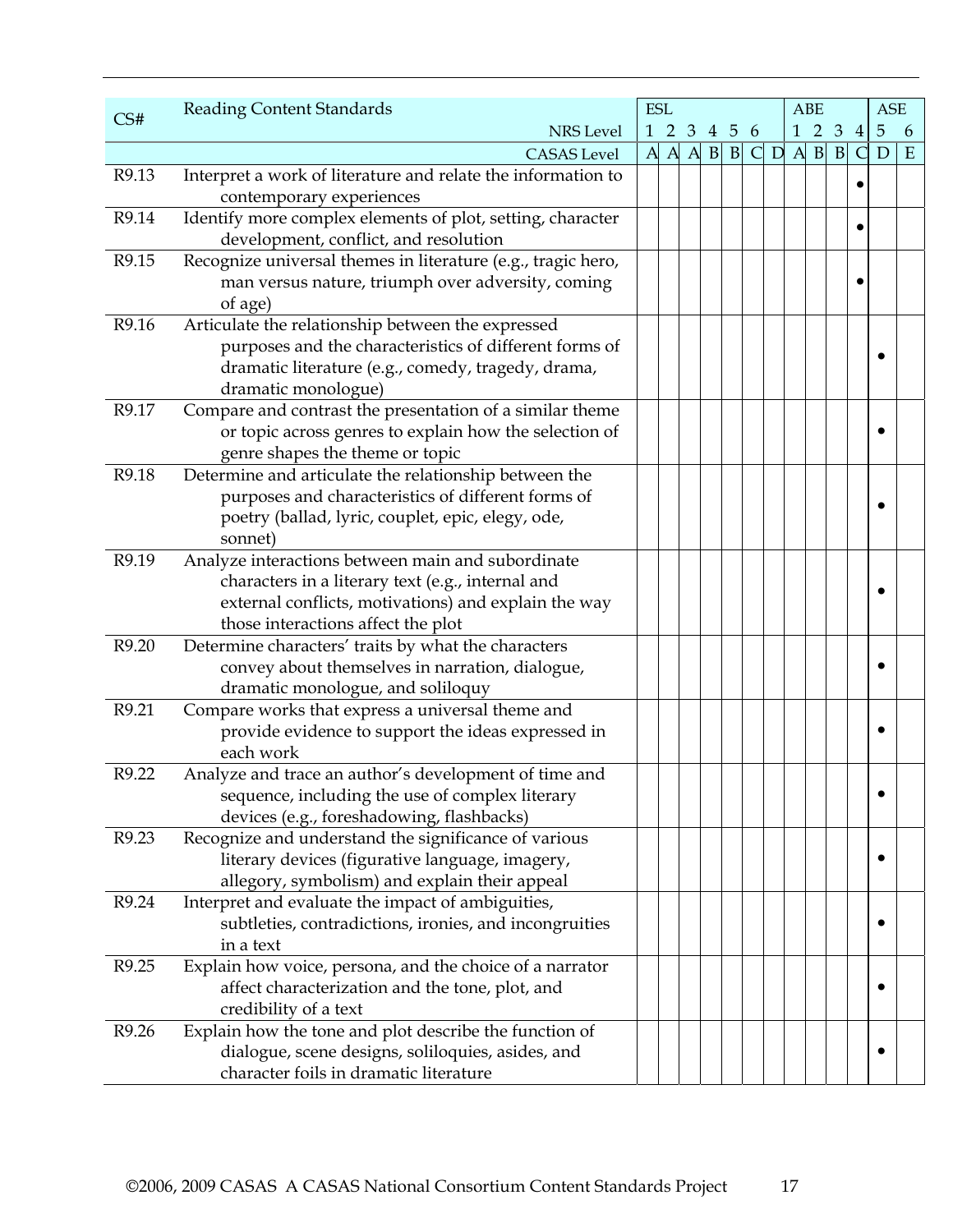|       | <b>Reading Content Standards</b>                                                                   | <b>ESL</b>   |  |                   |              |                          | ABE             |                | <b>ASE</b>      |             |
|-------|----------------------------------------------------------------------------------------------------|--------------|--|-------------------|--------------|--------------------------|-----------------|----------------|-----------------|-------------|
| CS#   | <b>NRS</b> Level                                                                                   |              |  | 1 2 3 4 5 6       |              |                          | $1\quad2\quad3$ | $\overline{4}$ | $5\phantom{.0}$ | 6           |
|       | <b>CASAS</b> Level                                                                                 | $\mathbf{A}$ |  | $A \cap B \mid B$ | $\mathsf{C}$ | $D \cap A \mid B \mid B$ |                 | $\mathsf{C}$   | D               | $\mathbf E$ |
| R9.27 | Evaluate the aesthetic qualities of style, including the                                           |              |  |                   |              |                          |                 |                |                 |             |
|       | impact of diction and figurative language on tone,                                                 |              |  |                   |              |                          |                 |                |                 |             |
|       | mood, and theme, using the terminology of literary                                                 |              |  |                   |              |                          |                 |                |                 |             |
|       | criticism (Aesthetic approach)                                                                     |              |  |                   |              |                          |                 |                |                 |             |
| R9.28 | Analyze the way in which a work of literature is related                                           |              |  |                   |              |                          |                 |                |                 |             |
|       | to the themes and issues of its historical period                                                  |              |  |                   |              |                          |                 |                |                 |             |
|       | (Historical approach)                                                                              |              |  |                   |              |                          |                 |                |                 |             |
| R9.29 | Analyze a work of literature, showing how it reflects the                                          |              |  |                   |              |                          |                 |                |                 |             |
|       | heritage, traditions, attitudes, and beliefs of its                                                |              |  |                   |              |                          |                 |                |                 |             |
|       | author (Biographical approach)                                                                     |              |  |                   |              |                          |                 |                |                 |             |
| R9.30 | Analyze characteristics of subgenres (e.g., satire, parody,                                        |              |  |                   |              |                          |                 |                |                 |             |
|       | allegory, pastoral) that are used in poetry, prose,                                                |              |  |                   |              |                          |                 |                |                 |             |
|       | plays, novels, short stories, essays, and other basic                                              |              |  |                   |              |                          |                 |                |                 |             |
|       | genres                                                                                             |              |  |                   |              |                          |                 |                |                 |             |
| R9.31 | Analyze the way in which the theme or meaning of a                                                 |              |  |                   |              |                          |                 |                |                 |             |
|       | selection represents a view or comment on life, using                                              |              |  |                   |              |                          |                 |                |                 |             |
|       | textual evidence to support the claim                                                              |              |  |                   |              |                          |                 |                |                 |             |
| R9.32 | Analyze the ways in which irony, tone, mood, the                                                   |              |  |                   |              |                          |                 |                |                 |             |
|       | author's style, and the "sound" of language achieve                                                |              |  |                   |              |                          |                 |                |                 |             |
|       | specific rhetorical or aesthetic purposes or both                                                  |              |  |                   |              |                          |                 |                |                 |             |
| R9.33 | Analyze the ways in which poets use imagery,                                                       |              |  |                   |              |                          |                 |                |                 |             |
|       | personification, figures of speech, and sounds to                                                  |              |  |                   |              |                          |                 |                |                 |             |
|       | evoke readers' emotions                                                                            |              |  |                   |              |                          |                 |                |                 |             |
| R9.34 | Analyze recognized works of American literature                                                    |              |  |                   |              |                          |                 |                |                 |             |
| R9.35 | representing a variety of genres and traditions                                                    |              |  |                   |              |                          |                 |                |                 |             |
|       | Analyze the way in which authors through the centuries<br>have used archetypes drawn from myth and |              |  |                   |              |                          |                 |                |                 |             |
|       | tradition in literature, film, political speeches, and                                             |              |  |                   |              |                          |                 |                |                 |             |
|       | religious writings                                                                                 |              |  |                   |              |                          |                 |                |                 |             |
| R9.36 | Analyze recognized works of world literature from a                                                |              |  |                   |              |                          |                 |                |                 |             |
|       | variety of authors                                                                                 |              |  |                   |              |                          |                 |                |                 |             |
| R9.37 | Evaluate the philosophical, political, religious, ethical,                                         |              |  |                   |              |                          |                 |                |                 |             |
|       | and social influences of the historical period that                                                |              |  |                   |              |                          |                 |                |                 |             |
|       | shaped the characters, plots, and settings of a literary                                           |              |  |                   |              |                          |                 |                |                 |             |
|       | work                                                                                               |              |  |                   |              |                          |                 |                |                 |             |
| R9.38 | Analyze the clarity and consistency of political                                                   |              |  |                   |              |                          |                 |                |                 |             |
|       | assumptions in a selection of literary works or essays                                             |              |  |                   |              |                          |                 |                |                 |             |
|       | on a topic (e.g., suffrage, women's role in organized                                              |              |  |                   |              |                          |                 |                |                 |             |
|       | labor (Political approach)                                                                         |              |  |                   |              |                          |                 |                |                 |             |
| R9.39 | Analyze the philosophical arguments presented in                                                   |              |  |                   |              |                          |                 |                |                 |             |
|       | literary works to determine whether the authors'                                                   |              |  |                   |              |                          |                 |                |                 |             |
|       | positions have contributed to the quality of each                                                  |              |  |                   |              |                          |                 |                |                 |             |
|       | work and the credibility of the characters                                                         |              |  |                   |              |                          |                 |                |                 |             |
|       | (Philosophical approach)                                                                           |              |  |                   |              |                          |                 |                |                 |             |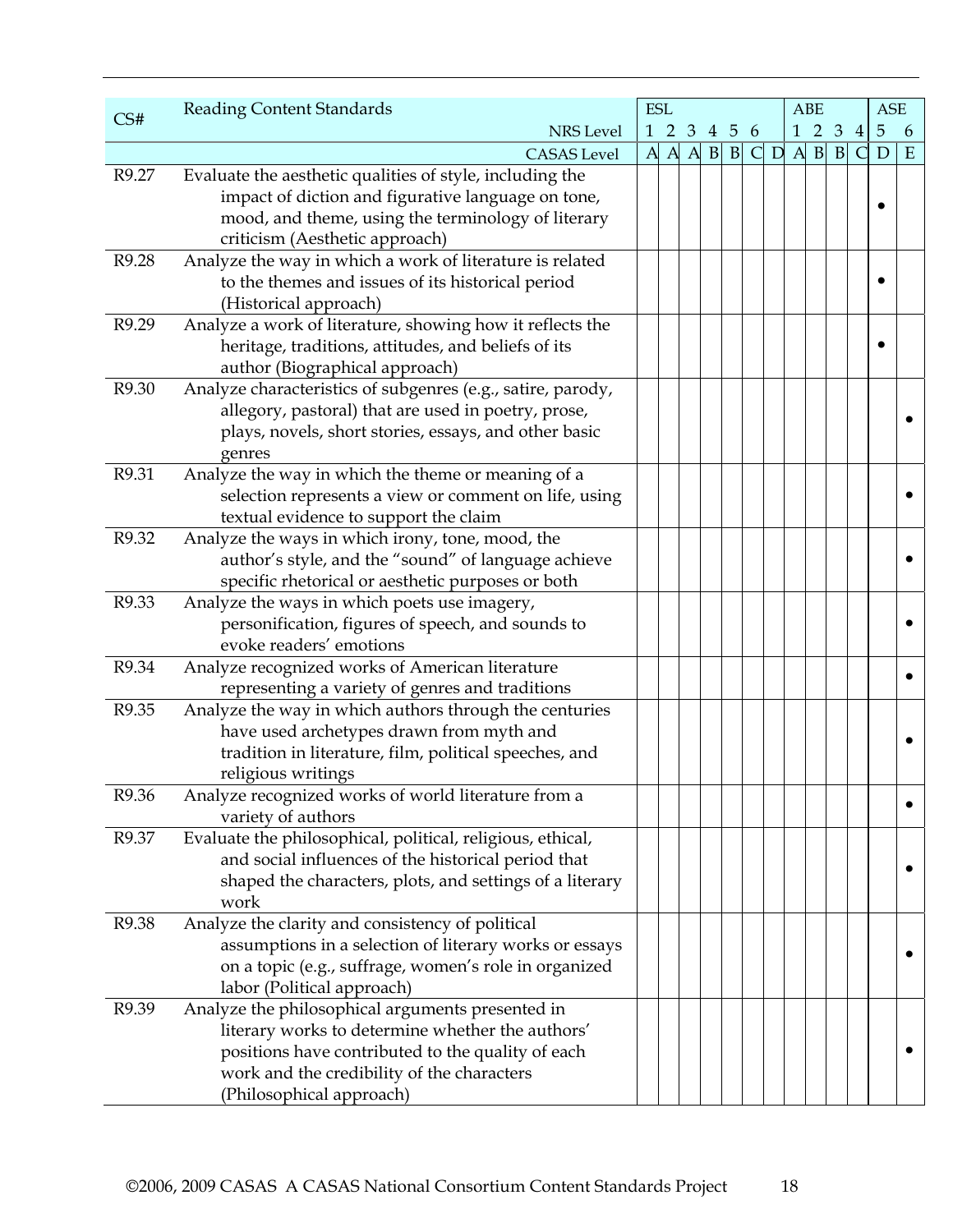## **CASAS Content Standards for Listening by Instructional Level**

- 
- 
- 
- L4 General Discourse 4 Intermediate Low
- L5 Informational Discourse 6 10 and 200 and 200 and 200 and 200 and 200 and 200 and 200 and 200 and 200 and 200 and 200 and 200 and 200 and 200 and 200 and 200 and 200 and 200 and 200 and 200 and 200 and 200 and 200 and 20
- L6 Strategies and Critical Thinking 6 Advanced

Categories **Key to NRS ESL Educational Functioning Levels** 

- L1 Phonology 1 Beginning Literacy
- L2 Vocabulary 2 Beginning Low
- L3 Grammar 3 Beginning High
	-
	-
	-

| CS#        | <b>Listening Content Standards</b>                                        | <b>ESL</b><br>$\mathbf{1}$<br>$\overline{2}$<br>3<br>$\overline{A}$<br>$\overline{A}$ |           |                |   |           |                |   |
|------------|---------------------------------------------------------------------------|---------------------------------------------------------------------------------------|-----------|----------------|---|-----------|----------------|---|
|            | <b>NRS Level</b>                                                          |                                                                                       |           |                | 4 | 5         | 6              |   |
|            | <b>CASAS</b> Level                                                        |                                                                                       |           | $\overline{A}$ | B | B         | $\overline{C}$ | D |
| L1         | Phonology                                                                 |                                                                                       |           |                |   |           |                |   |
| L1.1       | Recognize and distinguish between the various sounds of English           | $\bullet$                                                                             |           |                |   |           |                |   |
|            | (e.g., vowels, consonants, minimal pairs, rhymes)                         |                                                                                       |           |                |   |           |                |   |
| L1.2       | Recognize words and sounds when they are modified by adjacent             |                                                                                       |           |                |   |           |                |   |
|            | sounds (e.g., final "s": walks [s] vs. plays [z]; final "-ed": walked [t] | $\bullet$                                                                             |           |                |   |           |                |   |
|            | vs. played [d])                                                           |                                                                                       |           |                |   |           |                |   |
| L1.3       | Distinguish individual words in connected speech                          | $\bullet$                                                                             | $\bullet$ | $\bullet$      |   |           |                |   |
| L1.4       | Distinguish basic stress and intonation patterns in English words         |                                                                                       |           |                |   |           |                |   |
|            | and sentences (e.g., rising intonation for yes/no questions,              |                                                                                       |           |                |   |           |                |   |
|            | emphasis)                                                                 |                                                                                       |           |                |   |           |                |   |
| L1.5       | Recognize reduced forms of words and phrases (e.g., gonna, gimme;         |                                                                                       |           |                |   |           |                |   |
|            | Did you/Didja, twenty/twenny)                                             |                                                                                       |           |                |   |           |                |   |
| L1.6       | Recognize location of stress in multi-syllable words (e.g., My            |                                                                                       |           |                |   | $\bullet$ |                |   |
|            | áddress is 312 Date Street. vs. Please addréss this envelope.)            |                                                                                       |           |                |   |           |                |   |
| $\rm L1.7$ | Recognize moods, emotions, and attitudes conveyed by                      |                                                                                       |           |                |   |           |                |   |
|            | pronunciation and stress patterns (e.g., Stress and intonation can        |                                                                                       |           |                |   |           |                |   |
|            | change I don't believe it! from an expression of skepticism to an         |                                                                                       |           |                |   |           |                |   |
|            | exclamation of surprise.)                                                 |                                                                                       |           |                |   |           |                |   |
| L2         | Vocabulary                                                                |                                                                                       |           |                |   |           |                |   |
| L2.1       | Comprehend simple words and phrases in basic communication in             |                                                                                       |           |                |   |           |                |   |
|            | familiar contexts (e.g., basic courtesies, personal information,          |                                                                                       |           |                |   |           |                |   |
|            | survival, emergency)                                                      |                                                                                       |           |                |   |           |                |   |
| L2.2       | Recognize letters of the alphabet, letters in words, and numbers          | $\bullet$                                                                             | $\bullet$ |                |   |           |                |   |
|            | when spelled or dictated                                                  |                                                                                       |           |                |   |           |                |   |
| L2.3       | Comprehend high frequency words, phrases, phrasal verbs and               |                                                                                       |           |                |   |           |                |   |
|            | simple idioms used in a variety of everyday contexts (e.g., everyday      | $\bullet$                                                                             |           |                |   |           |                |   |
|            | conversations, simple descriptions, directions)                           |                                                                                       |           |                |   |           |                |   |
| L2.4       | Comprehend simple words, phrases, and idioms drawn from                   |                                                                                       |           |                |   |           |                |   |
|            | functional life skill topics (e.g., shopping, housing, health,            | $\bullet$                                                                             |           |                |   |           |                |   |
|            | transportation, employment)                                               |                                                                                       |           |                |   |           |                |   |
| $L$ 2.5    | Comprehend homonyms in context (e.g., There's a hole in the bag. /        |                                                                                       |           |                |   |           |                |   |
|            | Get a whole bag.)                                                         |                                                                                       |           |                |   |           |                |   |
| L2.6       | Comprehend words changed by prefixes, suffixes, etc. (e.g.,               |                                                                                       |           |                |   |           |                |   |
|            | happy/unhappy; govern, government)                                        |                                                                                       |           |                |   |           |                |   |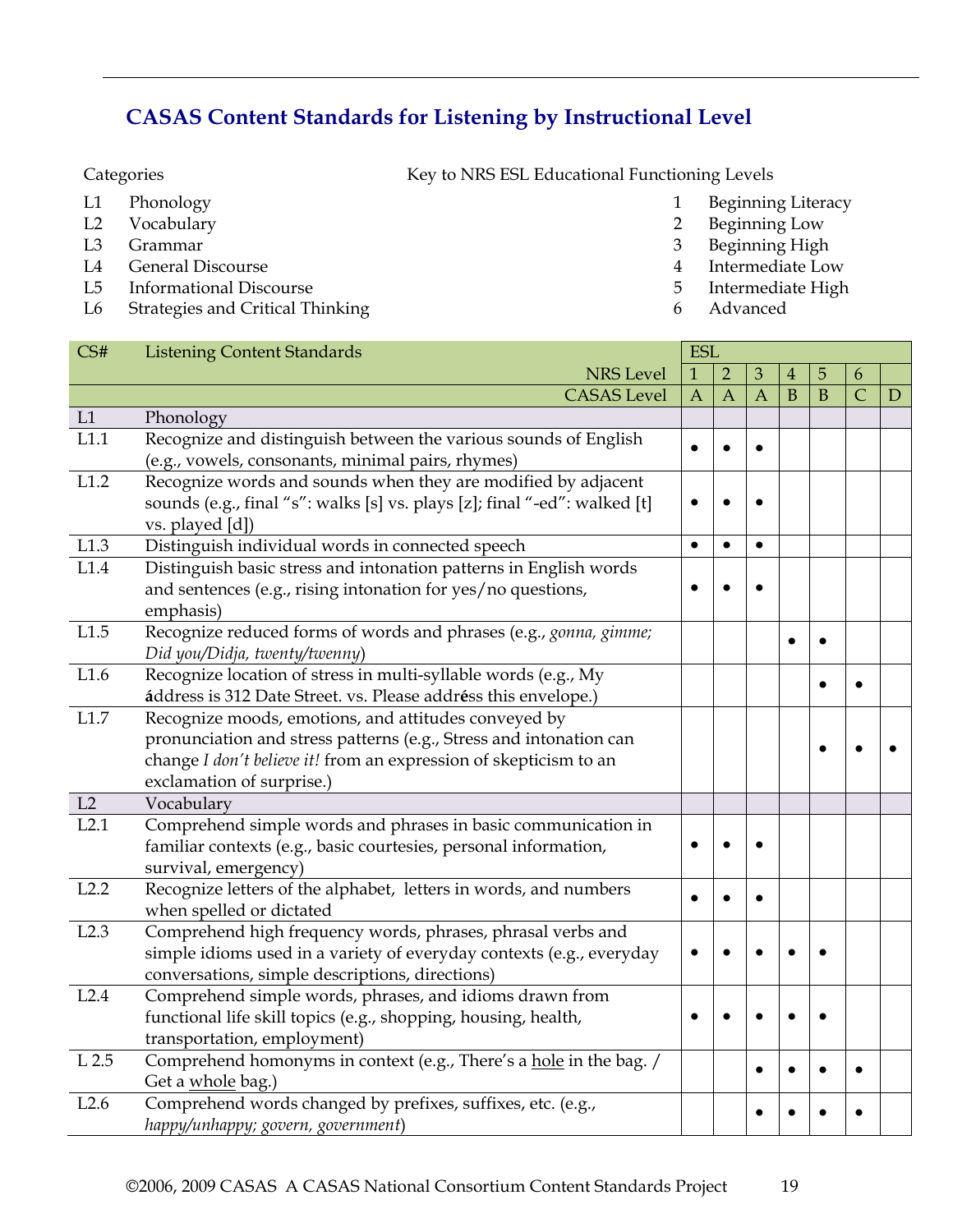| CS#            | <b>Listening Content Standards</b>                                                                                            | <b>ESL</b>   |                |                |                |              |                |              |
|----------------|-------------------------------------------------------------------------------------------------------------------------------|--------------|----------------|----------------|----------------|--------------|----------------|--------------|
|                | <b>NRS</b> Level                                                                                                              | $\mathbf{1}$ | $\overline{2}$ | $\mathfrak{Z}$ | $\overline{4}$ | 5            | 6              |              |
|                | <b>CASAS</b> Level                                                                                                            | $\mathbf{A}$ | $\mathbf{A}$   | $\overline{A}$ | B              | $\mathbf{B}$ | $\overline{C}$ | $\mathbf{D}$ |
| L2.7           | Comprehend speech that contains unfamiliar vocabulary using                                                                   |              |                | $\bullet$      | $\bullet$      |              |                |              |
|                | contextual clues                                                                                                              |              |                |                |                |              |                |              |
| L2.8           | Comprehend a wide range of vocabulary such as synonyms (e.g.,                                                                 |              |                |                |                |              |                |              |
|                | doctor vs. physician), precise terminology (e.g., home vs. duplex                                                             |              |                |                |                |              |                |              |
|                | apartment), phrasal verbs and idioms (e.g., to be late vs. running behind                                                     |              |                |                |                |              |                |              |
|                | schedule) on a variety of topics                                                                                              |              |                |                |                |              |                |              |
| L2.9           | Comprehend specialized vocabulary (e.g., technical, academic)                                                                 |              |                |                |                |              |                |              |
| L <sub>3</sub> | Grammar                                                                                                                       |              |                |                |                |              |                |              |
| L3.1           | Comprehend basic grammar and structures with present tense verbs                                                              |              |                |                |                |              |                |              |
|                | and modals of high-frequency usage (e.g., to be, to do, to need, to                                                           |              |                |                |                |              |                |              |
|                | have, can)                                                                                                                    |              |                |                |                |              |                |              |
| L3.2           | Recognize pronouns and follow pronouns across a statement (e.g.,                                                              |              |                |                |                |              |                |              |
|                | Carlos lives with his mother.)                                                                                                |              |                |                |                |              |                |              |
| L3.3           | Recognize contracted forms                                                                                                    | $\bullet$    | $\bullet$      | $\bullet$      | $\bullet$      |              |                |              |
| L3.4           | Recognize imperative constructions                                                                                            |              | $\bullet$      |                | $\bullet$      |              |                |              |
| L3.5           | Recognize negative constructions                                                                                              |              | $\bullet$      | $\bullet$      | $\bullet$      |              |                |              |
| L3.6           | Distinguish between simple questions (e.g., WH- & yes/no) and                                                                 |              |                |                |                |              |                |              |
|                | statements                                                                                                                    |              |                |                |                |              |                |              |
| L3.7           | Recognize noun plurals                                                                                                        | $\bullet$    | $\bullet$      | $\bullet$      | $\bullet$      |              |                |              |
| L3.8           | Recognize the possessive form of nouns and pronouns                                                                           |              | $\bullet$      | $\bullet$      | $\bullet$      |              |                |              |
| L3.9           | Comprehend intermediate level grammar and structures (e.g.,                                                                   |              |                |                |                |              |                |              |
|                | simple past, modals, real conditional, present perfect, compound                                                              |              |                |                |                |              |                |              |
|                | simple sentences)                                                                                                             |              |                | $\bullet$      | $\bullet$      |              |                |              |
| L3.10          | Comprehend comparative forms of adjectives (e.g., faster, fastest)                                                            |              |                |                |                |              |                |              |
| L3.11          | Recognize signal words and cohesive devices that give clues to                                                                |              |                |                | $\bullet$      |              |                |              |
|                | organization and content of message (e.g., first, then, however, it's<br>important that, well, anyway, that being said, etc.) |              |                |                |                |              |                |              |
| L3.12          | Comprehend comparative forms of adverbs (e.g., more quickly, the                                                              |              |                |                |                |              |                |              |
|                | most quickly)                                                                                                                 |              |                |                |                |              |                |              |
| L3.13          | Comprehend advanced grammar and structures (e.g., complex                                                                     |              |                |                |                |              |                |              |
|                | tenses, all conditionals (real and unreal), passive voice, reported                                                           |              |                |                |                |              |                |              |
|                | speech, compound/complex sentences)                                                                                           |              |                |                |                |              |                |              |
| L3.14          | Recognize a range of question types (e.g., embedded questions, tag                                                            |              |                |                |                |              |                |              |
|                | questions)                                                                                                                    |              |                |                |                |              |                |              |
| L4             | <b>General Discourse</b>                                                                                                      |              |                |                |                |              |                |              |
| L4.1           | Comprehend simple learned social exchanges                                                                                    | $\bullet$    | $\bullet$      | $\bullet$      |                |              |                |              |
| L4.2           | Comprehend simple conversations                                                                                               | $\bullet$    | $\bullet$      |                |                |              |                |              |
| L4.3           | Comprehend simply expressed states and feelings                                                                               | $\bullet$    | $\bullet$      |                |                |              |                |              |
| L4.4           | Comprehend abbreviated forms of speech (e.g., Want some?)                                                                     |              |                | $\bullet$      | $\bullet$      |              |                |              |
| L4.5           | Comprehend brief non-face-to-face communication (e.g., short                                                                  |              |                |                |                |              |                |              |
|                | phone calls, personal messages)                                                                                               |              |                |                |                |              |                |              |
| L4.6           | Comprehend extended conversations                                                                                             |              |                |                | $\bullet$      | $\bullet$    | $\bullet$      |              |
| L4.7           | Comprehend extended social narrative (e.g., a description of                                                                  |              |                |                |                |              |                |              |
|                | weekend activities)                                                                                                           |              |                |                |                |              |                |              |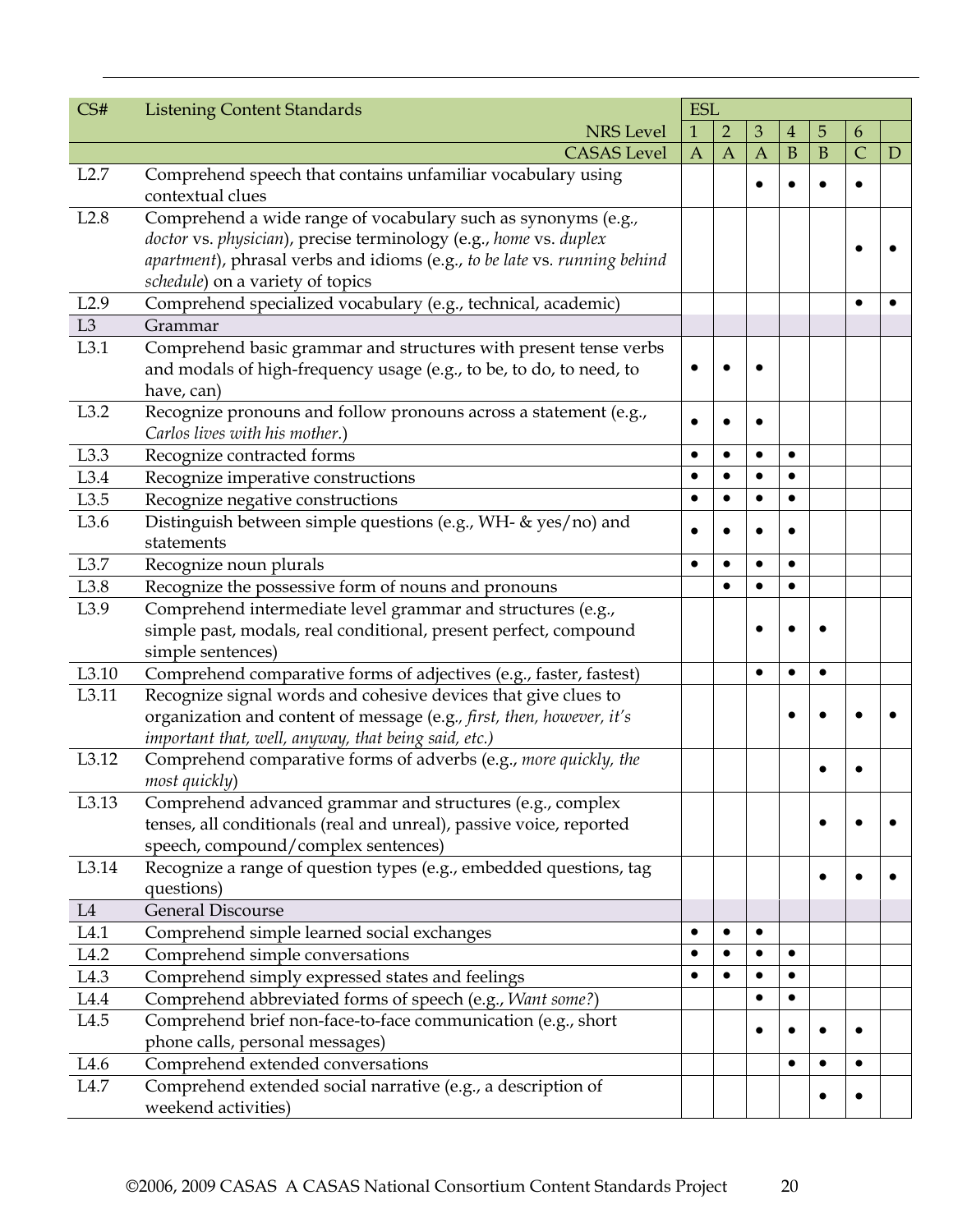| CS#               | <b>Listening Content Standards</b>                                                                                | <b>ESL</b>   |              |                |              |              |                |   |
|-------------------|-------------------------------------------------------------------------------------------------------------------|--------------|--------------|----------------|--------------|--------------|----------------|---|
|                   | <b>NRS</b> Level                                                                                                  | $\mathbf{1}$ | 2            | $\mathfrak{Z}$ | 4            | 5            | 6              |   |
|                   | <b>CASAS</b> Level                                                                                                | $\mathbf{A}$ | $\mathbf{A}$ | $\overline{A}$ | $\mathbf{B}$ | $\mathbf{B}$ | $\overline{C}$ | D |
| L4.8              | Recognize fillers and place holders in speech (e.g., Um, You know,                                                |              |              |                |              |              |                |   |
|                   | Like)                                                                                                             |              |              |                |              |              | $\bullet$      |   |
| L4.9              | Comprehend communicative function of speech (e.g., polite                                                         |              |              |                |              |              |                |   |
|                   | disagreement: Do you really think so?)                                                                            |              |              |                |              |              |                |   |
| L4.10             | Comprehend media messages with visual support (e.g., TV news,                                                     |              |              |                |              |              |                |   |
|                   | weather reports, and movies)                                                                                      |              |              |                |              |              |                |   |
| L <sub>4.11</sub> | Comprehend extended or detailed non-face-to-face communication                                                    |              |              |                |              |              |                |   |
|                   | (e.g., phone calls, messages, announcements, radio broadcasts)                                                    |              |              |                |              |              |                |   |
| L <sub>4.12</sub> | Understand humor, jokes, irony                                                                                    |              |              |                |              |              |                |   |
| L5                | <b>Informational Discourse</b>                                                                                    |              |              |                |              |              |                |   |
| L5.1              | Comprehend short emergency warnings and commands (e.g., Stop!                                                     |              |              |                |              |              |                |   |
|                   | Wait!)                                                                                                            |              |              |                |              |              |                |   |
| L5.2              | Comprehend brief messages (e.g., Your husband called. Ms. Garcia                                                  |              |              |                |              |              |                |   |
|                   | wants to see you right away.)                                                                                     |              |              |                |              |              |                |   |
| L5.3              | Comprehend brief non-face-to-face messages or announcements                                                       |              |              |                |              |              |                |   |
|                   | (e.g., The store will close in ten minutes.)                                                                      |              |              |                |              |              |                |   |
| L5.4              | Comprehend simple single-step instructions, explanations, and                                                     |              |              |                |              |              |                |   |
|                   | directions (e.g., Turn off the lights. Put the boxes in the back.)                                                |              |              |                |              |              |                |   |
| L5.5              | Comprehend multi-step instructions and directions (e.g., Turn off the                                             |              |              |                | $\bullet$    |              | $\bullet$      |   |
|                   | lights when you leave and lock the door.)                                                                         |              |              |                |              |              |                |   |
| L5.6              | Comprehend detailed instructions, explanations and directions in a                                                |              |              |                |              |              |                |   |
|                   | range of contexts (e.g., specialized contexts such as workplace                                                   |              |              |                |              |              |                |   |
|                   | procedures, operating instructions)                                                                               |              |              |                |              |              |                |   |
| L5.7              | Comprehend instructions or requests given tentatively or indirectly                                               |              |              |                |              |              |                |   |
|                   | (e.g., Why don't you ? You may want to)                                                                           |              |              |                |              |              |                |   |
| L <sub>5.8</sub>  | Comprehend essential points of topics of special interest (e.g.,                                                  |              |              |                |              |              |                |   |
|                   | lectures, speeches, presentations in order to summarize or take                                                   |              |              |                |              |              |                |   |
|                   | notes)                                                                                                            |              |              |                |              |              |                |   |
| L5.9              | Comprehend details of descriptive and factual material in narrative                                               |              |              |                |              |              |                |   |
|                   | form (e.g., lectures, business presentations)                                                                     |              |              |                |              |              |                |   |
| L <sub>5.10</sub> | Comprehend detailed non-face-to-face communication in a wide                                                      |              |              |                |              |              |                |   |
|                   | range of contexts (e.g., teleconferences, recorded lectures, workplace                                            |              |              |                |              |              |                |   |
|                   | instructions)                                                                                                     |              |              |                |              |              |                |   |
| L <sub>6</sub>    | <b>Strategies and Critical Thinking</b>                                                                           |              |              |                |              |              |                |   |
| L6.1              | Identify the topic, main idea, or gist of brief discourse or information                                          |              |              | $\bullet$      | $\bullet$    | $\bullet$    | $\bullet$      |   |
| L6.2              | Listen for simple specific details of brief discourse (e.g., What time                                            |              |              |                |              |              |                |   |
| L6.3              | will the train leave?)                                                                                            |              |              | $\bullet$      | $\bullet$    |              |                |   |
|                   | Make inferences from simple statements or conversation                                                            |              |              |                |              |              |                |   |
| L6.4              | Use non-language-based clues to guess meaning (e.g., gestures,                                                    |              |              |                |              |              |                |   |
|                   | situation, relationships, etc.)                                                                                   |              |              |                |              |              |                |   |
| L6.5              | Predict content of discourse types/genre that follow common                                                       |              |              | $\bullet$      |              |              | $\bullet$      |   |
| L6.6              | patterns (e.g., doctor talking to patient, narratives, instructions)                                              |              |              |                |              |              |                |   |
|                   | Demonstrate understanding of hypothetical situations (e.g., You are a<br>patient. What do you say to the doctor?) |              |              |                |              |              |                |   |
| L6.7              | Determine when clarification is necessary                                                                         |              |              |                |              |              |                |   |
|                   |                                                                                                                   |              |              |                |              |              |                |   |